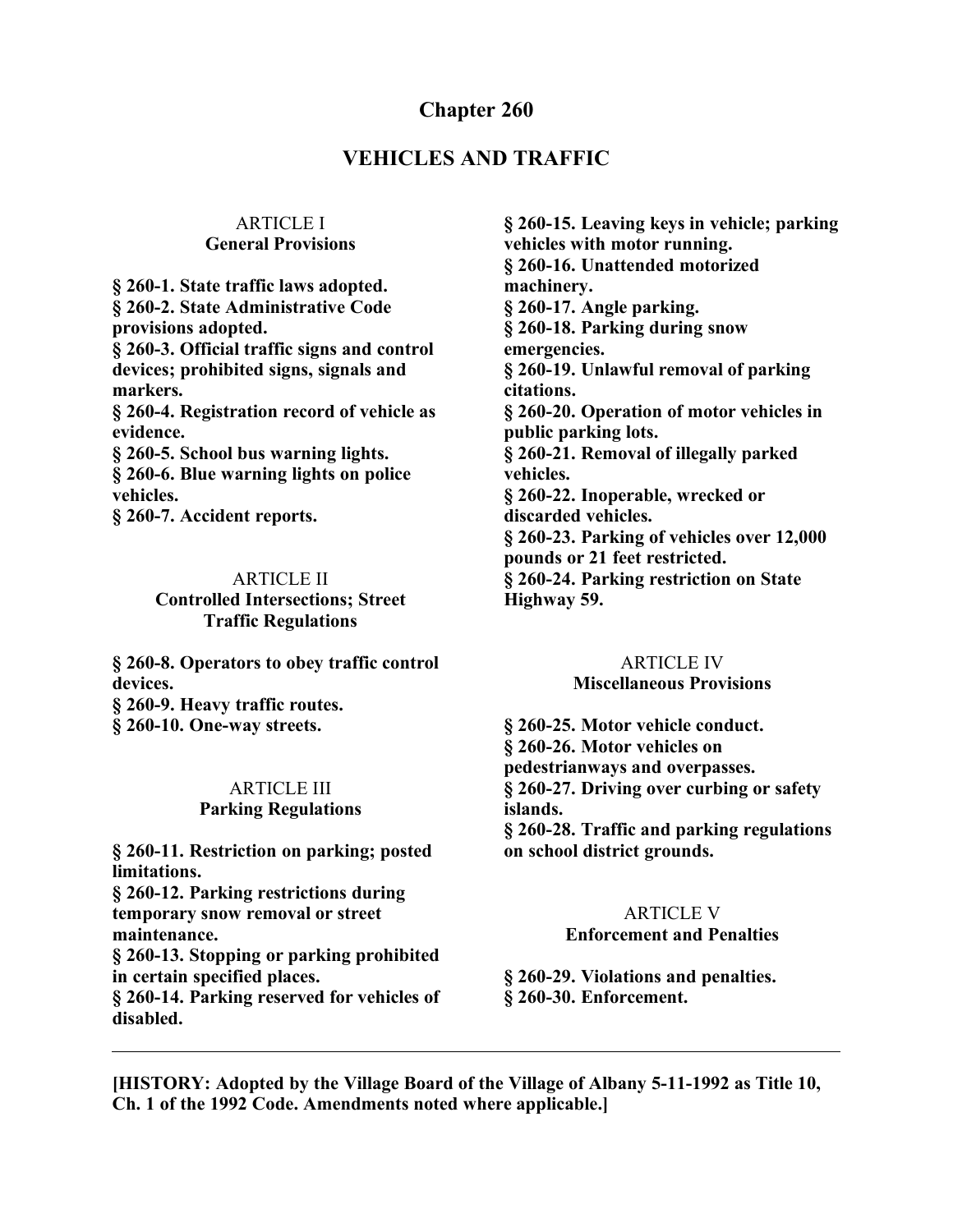#### GENERAL REFERENCES

Alcoholic beverages -- See Ch. 70. Bicycles and play vehicles -- See Ch. 79. Building construction -- See Ch. 86. Driveways -- See Ch. 114. Nuisances -- See Ch. 194. Parks and navigable waters -- See Ch. 198. Operation of vehicles in cemeteries -- See Ch. 202, § 202-12C. Snowmobiles -- See Ch. 223. Streets and sidewalks -- See Ch. 232. Trees and shrubs -- See Ch. 241. All-terrain and off-road vehicles -- See Ch. 253. Abandoned and junked vehicles and appliances -- See Ch. 257.

#### ARTICLE I **General Provisions**

#### **§ 260-1. State traffic laws adopted.**

A. Statutes adopted. Except as otherwise specifically provided in this Code, the statutory provisions in Chs. 340 to 349 of the Wisconsin Statutes, describing and defining regulations with respect to vehicles and traffic, for which the penalty is a forfeiture only, exclusive of any regulations for which the statutory penalty is a fine or term of imprisonment or exclusively state charges, are hereby adopted and by reference made a part of this chapter as if fully set forth herein. Any act required to be performed or prohibited by any regulation incorporated herein by reference is required or prohibited by this chapter. Any future amendments, revisions or modifications of the statutory regulations in W.S.A. chs. 340 to 349 incorporated herein are intended to be made part of this chapter in order to secure to the extent legally practicable uniform statewide regulation of vehicle traffic on the highways, streets and alleys of the State of Wisconsin. Any person who shall, within the Village of Albany, Wisconsin, violate any provisions of any statute incorporated herein by reference shall be deemed guilty of an offense under this section.

B. Other state laws adopted. There are also hereby adopted by reference the following sections of the Wisconsin Statutes, but the prosecution of such offenses under this chapter shall be as provided in W.S.A. chs. 340 to 349, and the penalty for violation thereof shall be limited to a forfeiture as hereinafter provided in this chapter:

| 346.935 | Intoxicants in motor vehicles <sup>1</sup>       |
|---------|--------------------------------------------------|
| 941.01  | Negligent operation of vehicle off highway       |
| 941.30  | Recklessly endangering safety <sup>2</sup>       |
| 943.11  | Entry into locked vehicle                        |
| 943.23  | Operating motor vehicles without owner's consent |

<span id="page-1-1"></span><span id="page-1-0"></span><sup>&</sup>lt;sup>1</sup> Editor's Note: Amended at time of adoption of Code (see Ch. 1, General Provisions, Art. I). 2 Editor's Note: Amended at time of adoption of Code (see Ch. 1, General Provisions, Art. I).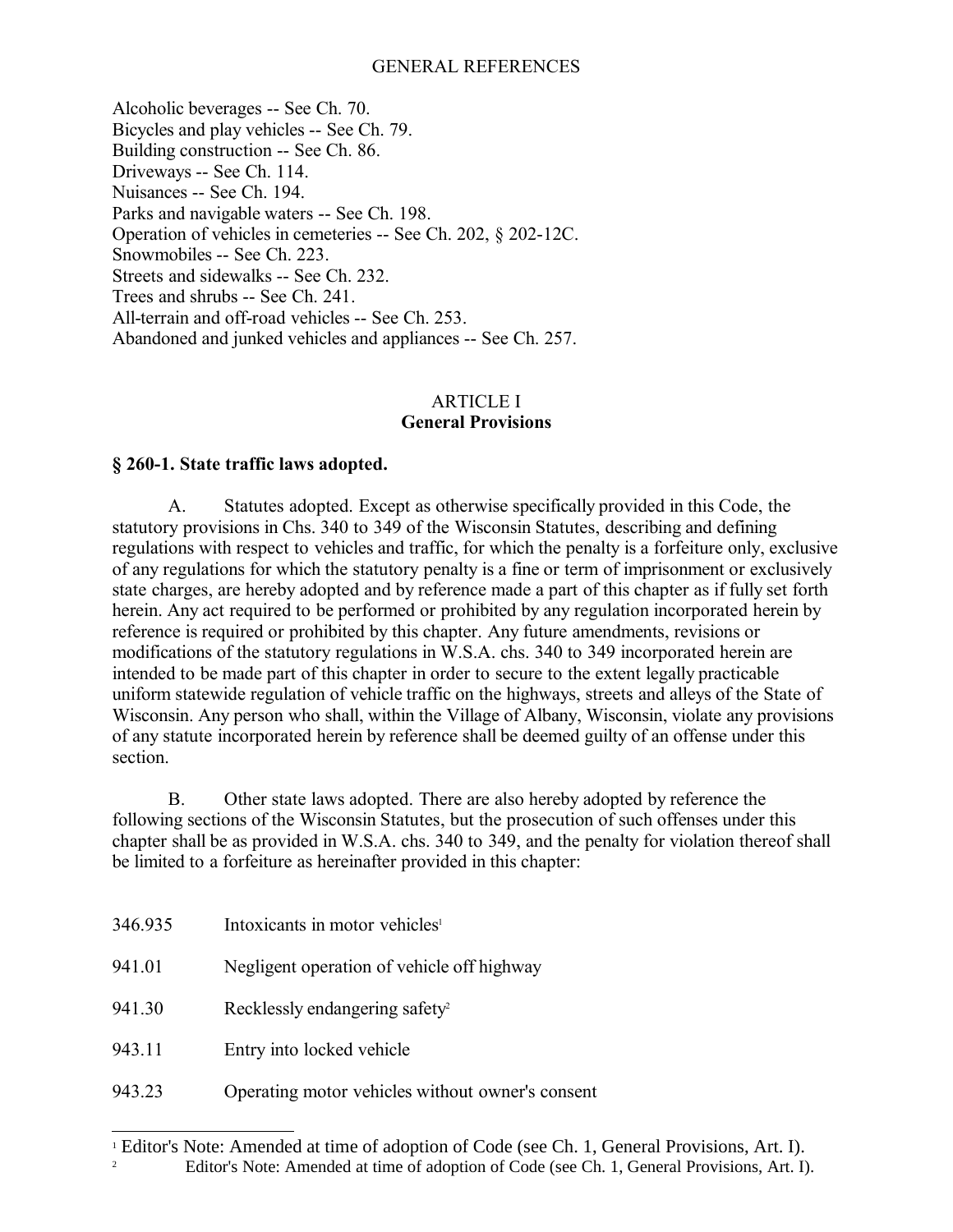C. Statutes specifically incorporated by reference. Whenever this chapter incorporates by reference specific sections of the Wisconsin Statutes, such references shall mean the Wisconsin Statutes of 1989-1990, as from time to time amended, repealed or modified by the Wisconsin Legislature.

D. General references. General references in this chapter to Wisconsin statutory sections or chapters describing or defining procedures or authority for enactment or enforcement of local traffic regulations shall be deemed to refer to the most recent enactments of the Wisconsin Legislature describing or defining such procedures or authorities.

## **§ 260-2. State Administrative Code provisions adopted.**

A. Administrative regulations adopted. The following administrative rules and regulations adopted by the Secretary of the Wisconsin Department of Transportation and published in the Wisconsin Administrative Code, exclusive of any provisions therein relating to the penalties to be imposed, are hereby adopted by reference and made part of this chapter as if fully set forth herein:

Wis. Adm. Code - MVD 3 Reciprocity - Nonresident Motor Carriers (Penalties of W.S.A. s. 341.04 apply)

Wis. Adm. Code - MVD 4 Lettering on Vehicles, Display of Evidence of Registration and Dual Permit

Wis. Adm. Code - MVD 5 Standards for Motor Vehicle Equipment

Wis. Adm. Code - MVD 6 Transportation of Explosives by Motor Vehicle

Wis. Adm. Code - MVD 17 Transportation of Explosives by Motor Vehicle

Wis. Adm. Code - MVD 18 Protective Headgear Standards and Specifications

Wis. Adm. Code - MVD 22 Standards and Specifications - Design and Mounting SMV Emblem

B. Noncompliance prohibited. No person shall operate or allow to be operated on any highway, street or alley within the village a vehicle that is not in conformity with the requirements of Subsection A or the provisions of W.S.A. s. 110.075 and ch. 347, incorporated by reference in  $§$  260-1.

C. Owner's liability. Any owner of a vehicle not equipped as required by this section who knowingly causes or permits such vehicle to be operated on a highway in violation of this section is guilty of the violation the same as if he or she had operated the vehicle. The provisions of W.S.A. s. 347.04 relating to nonapplicability of demerit points shall apply to owners convicted of a violation of this section.

D. Safety checks.

(1) Operators to submit to inspection. When directed to do so by any law enforcement officer, the operator of any motor vehicle shall stop and submit such vehicle to an inspection and such tests as are necessary to determine whether the vehicle meets the requirements of this section or that the vehicle's equipment is in proper adjustment or repair. No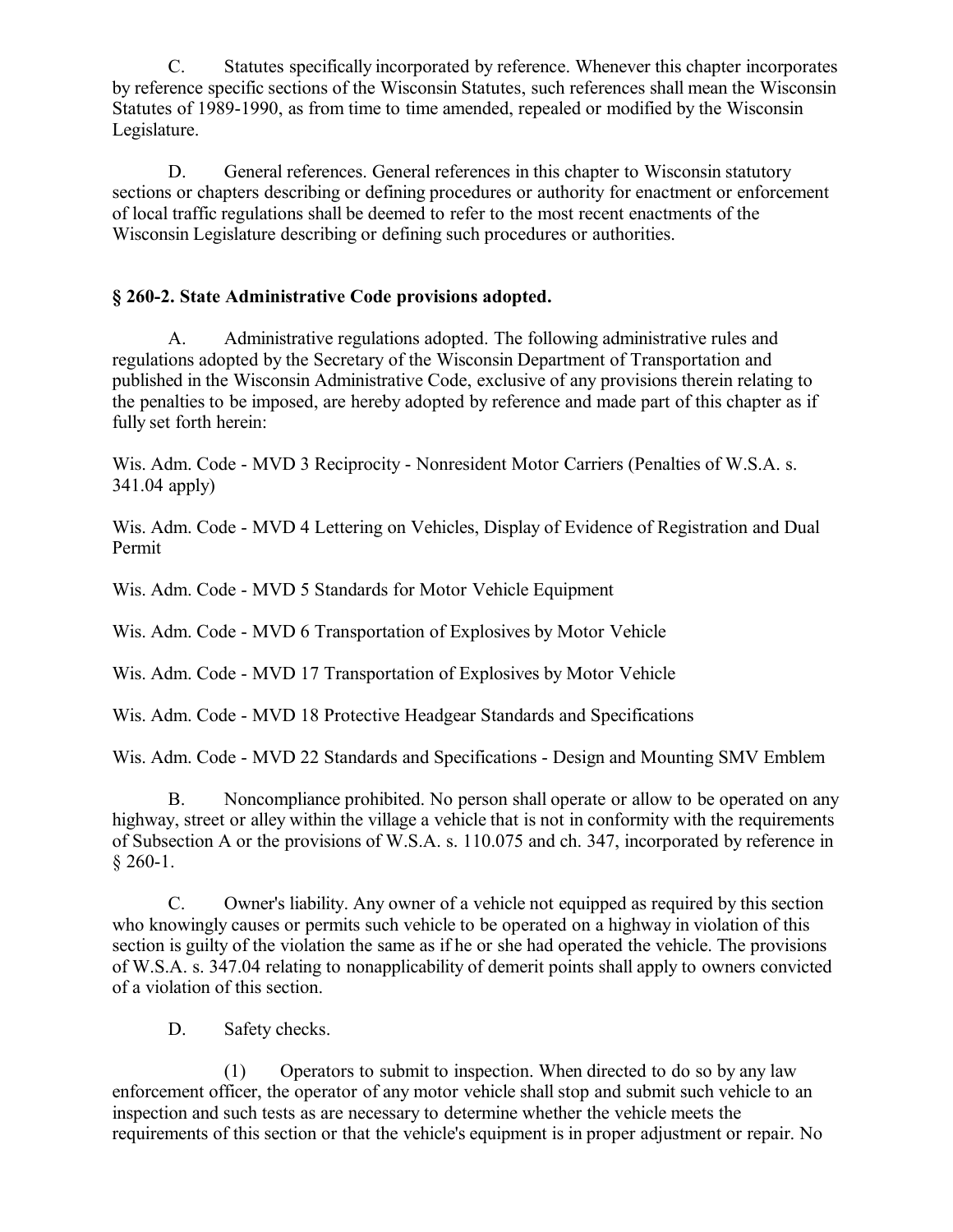person, when operating a motor vehicle, shall fail to stop and submit such vehicle to inspection when directed to do so by any law enforcement officer as herein provided.

(2) Authority of officer. Any law enforcement officer of the village is hereby empowered whenever he or she shall have reason to believe that any provision of this section is being violated to order the operator of the vehicle to stop and to submit such vehicle to an inspection with respect to brakes, lights, turn signals, steering, horns and warning devices, glass, mirrors, exhaust systems, windshield wipers, tires and other items of equipment.

(3) Vehicle to be removed from highway. Whenever, after inspection as provided by this section, a law enforcement officer determines that a vehicle is unsafe for operation, he or she may order it removed from the highway and not operated, except for purposes of removal and repair, until the vehicle has been repaired as directed in a repair order. Repair orders may be in the form prescribed by the Secretary of the Department of Transportation under W.S.A. s. 110.075(5), and shall require the vehicle owner or operator to cause the repairs to be made and return evidence of compliance with the repair order to the department of the issuing officer within the time specified in the order.

E. Penalty. Penalty for violation of any provision of this section, including the provisions of the Wisconsin Administrative Code incorporated herein by reference, shall be as provided in Subsection C, together with the costs of prosecution and applicable penalty assessment.

## **§ 260-3. Official traffic signs and control devices; prohibited signs, signals and markers.**

A. Duty of Street Superintendent to erect and install uniform traffic control devices. Whenever traffic regulations created by this chapter, including a State of Wisconsin traffic regulation adopted by reference in § 260-1, require the erection of traffic control devices for enforcement, the Street Superintendent shall procure, erect and maintain uniform traffic control devices conforming to the Uniform Traffic Control Device Manual promulgated by the Wisconsin Department of Transportation, giving notice of such traffic regulation to the users of the streets and highways on which such regulations apply. Whenever state law grants discretion to local authorities in erecting or placement of a uniform traffic control device, devices shall be erected in such locations and in such a manner as, in the judgment of the Street Superintendent or his designee, will carry out the purposes of this chapter and give adequate warning to users of the streets and highways of the Village of Albany.

B. Code numbers to be affixed to official traffic control devices. The Street Superintendent or his designee shall cause to be placed on each official traffic control sign a guide board, mile post, signal or marker erected under Subsection A and a code number assigned by the Wisconsin Department of Transportation, and shall also place or direct the placing of code numbers on all existing official traffic control devices as required by the laws of the State of Wisconsin.

C. Prohibited signs and markers in highways. No person other than an officer authorized by this chapter to erect and maintain official traffic control devices or his or her designee shall place within the limits of any street or highway maintained by the village any sign, signal or marker, mark or monument unless permission is first obtained from the Street Superintendent or, where applicable, the State Highway Commission. Any sign, signal, marker, mark or monument placed or maintained in violation of this subsection shall be subject to removal as provided in Subsection D.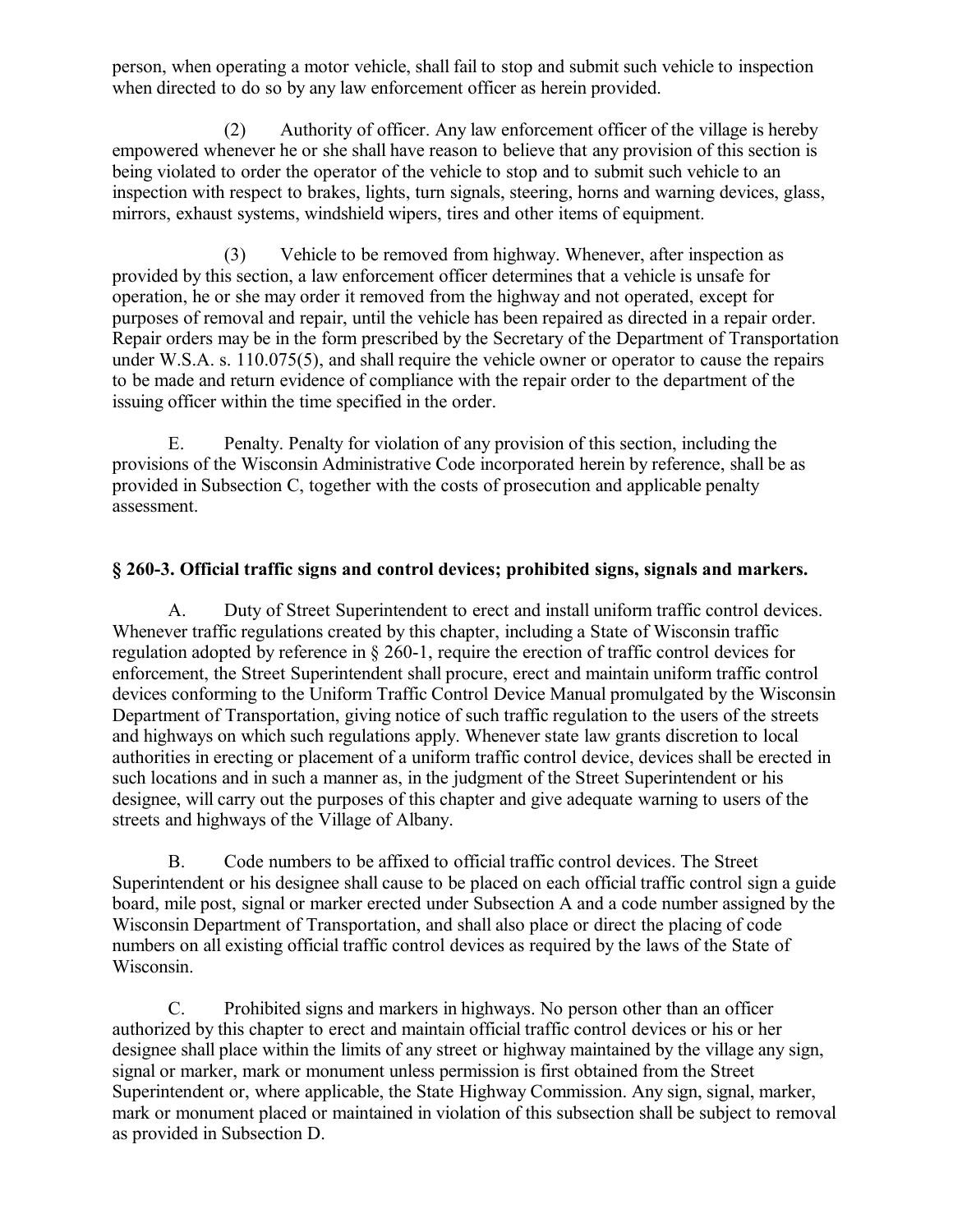D. Removal of unofficial signs, markers, signals and traffic control devices. The Street Superintendent or his designee may remove any sign, signal, marking or other device which is placed, maintained or displayed in violation of this chapter or state law. Any charge imposed against premises for removal of a prohibited or illegal sign, signal, marking or device shall be reported by the Street Superintendent or his designee to the Village Board for review and certification at its next regular meeting following the imposition of the charge. Any charge not paid on or before the next succeeding November 15 shall be placed upon the tax roll for collection as other special municipal taxes.

State Law Reference: W.S.A. ss. 346.41 and 349.09.

## **§ 260-4. Registration record of vehicle as evidence.**

 When any vehicle is found upon a street or highway in violation of any provision of this chapter regulating the stopping, standing or parking of vehicles, and the identity of the operator cannot be determined, the owner, as shown by the ownership registration of the vehicle supplied by the Wisconsin Department of Transportation, or a comparable authority of any other state, shall be deemed to have committed the violation for purposes of enforcement of this chapter, and specifically § 260-1, and shall be subject to the applicable forfeiture penalty, provided that the defenses defined and described in W.S.A. s. 346.485(5)(b) shall be a defense for an owner charged with such violation.

## **§ 260-5. School bus warning lights.**

A. Regulation of operators.

(1) Notwithstanding the provisions of W.S.A. s. 346.48(2)(b)2 adopted by reference in § 260-1 to the contrary and except as provided in Subsection B below, school bus operators shall use flashing red warning lights in residential and business districts when pupils or other authorized passengers are to be loaded or unloaded at locations at which there are no crosswalk or traffic signals so that pupils must cross the street or highway before being loaded or after being unloaded.

(2) The operator of a school bus equipped with flashing red warning lights shall actuate such lights at least 100 feet before stopping to load or unload pupils or other authorized passengers, and shall not extinguish such lights until loading or unloading is completed and persons who must cross the street or highway are safely across.

(3) The operator of a school bus shall use the flashing red warning lights when loading or unloading passengers from either side where the curb and sidewalk are laid on one side of the road only.

(4) The operator of a school bus shall use the flashing red warning lights when loading or unloading passengers in a residential or business district when the passengers are to be loaded or unloaded at a location at which there are:

- (a) No traffic signals.
- (b) Sidewalk and curb are laid on both sides of the street or highway.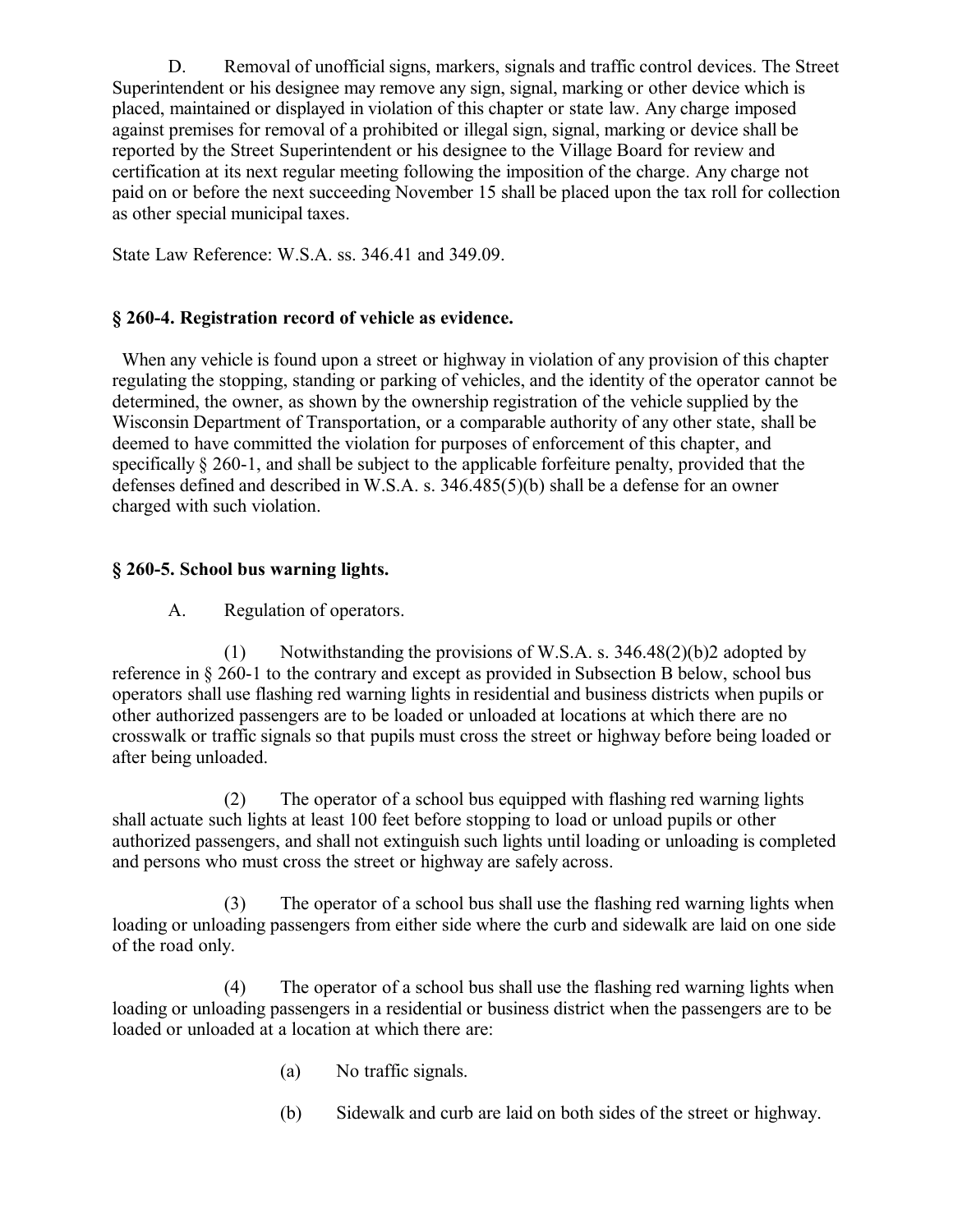(c) Such persons must cross the street or highway before being loaded or after being unloaded.

(5) The operator of a motor vehicle which approaches from the front or rear of any school bus which has stopped on a street or highway when the bus is displaying flashing red warning lights shall stop the vehicle not less than 20 feet from the bus and shall remain stopped until the bus resumes motion or the operator extinguishes the flashing red warning lights. The operator of a school bus which approaches the front or rear of another school bus that has stopped and is displaying red warning lights shall stop not less than 20 feet from the other bus, display its red warning lights and remain with red warning lights actuated until the other bus resumes motion or the other operator extinguishes the flashing red warning lights.

B. Pursuant to W.S.A. s. 349.21(2), the use of flashing red warning lights by school bus operators is prohibited when pupils or other authorized passengers are loaded or unloaded directly from or onto the school grounds or that portion of the right-of-way between the roadway and the school grounds in a zone designated by "School" warning signs as provided in W.S.A. s. 118.08(1), in which a street or highway borders the grounds of a school.

### **§ 260-6. Blue warning lights on police vehicles.**

A. Pursuant to W.S.A. ss. 346.03(3), 346.94(14), 346.95(3) and 347.25(1),(1m)(a) and (b) and (4), a marked police vehicle under W.S.A. s. 340.01(3)(a) may be equipped with a blue light and a red light which flash, oscillate or rotate.

B. If the vehicle is so equipped, the lights shall be illuminated when the operator of the police vehicle is exercising the privileges granted under W.S.A. s. 346.03. The blue light shall be mounted on the passenger side of the vehicle, and the red light shall be mounted on the driver side of the vehicle. The lights shall be designed and mounted so as to be plainly visible and understandable from a distance of 500 feet during normal sunlight and during hours of darkness. No operator of a police vehicle may use the warning lights except when responding to an emergency call or when in pursuit of an actual or suspected violator of the law, when responding to but not upon returning from a fire alarm or when necessarily parked on a highway in a position which is likely to be hazardous to traffic using the highway.

## **§ 260-7. Accident reports.**

 The operator of every vehicle involved in an accident shall, immediately after such accident, file with the Police Department a copy of the report required by W.S.A. s. 346.70, if any. If the operator is unable to make such report, any occupant of the vehicle at the time of the accident capable of making such report shall have the duty to comply with this section. Such reports shall be subject to the provisions and limitations of W.S.A. ss. 346.70(4)(f) and 346.73, specifically that accident reports filed with this section shall be for the confidential use of the Department and shall not be open to public inspection except as permitted by W.S.A. s. 346.73.

## ARTICLE II **Controlled Intersections; Street Traffic Regulations**

## **§ 260-8. Operators to obey traffic control devices.**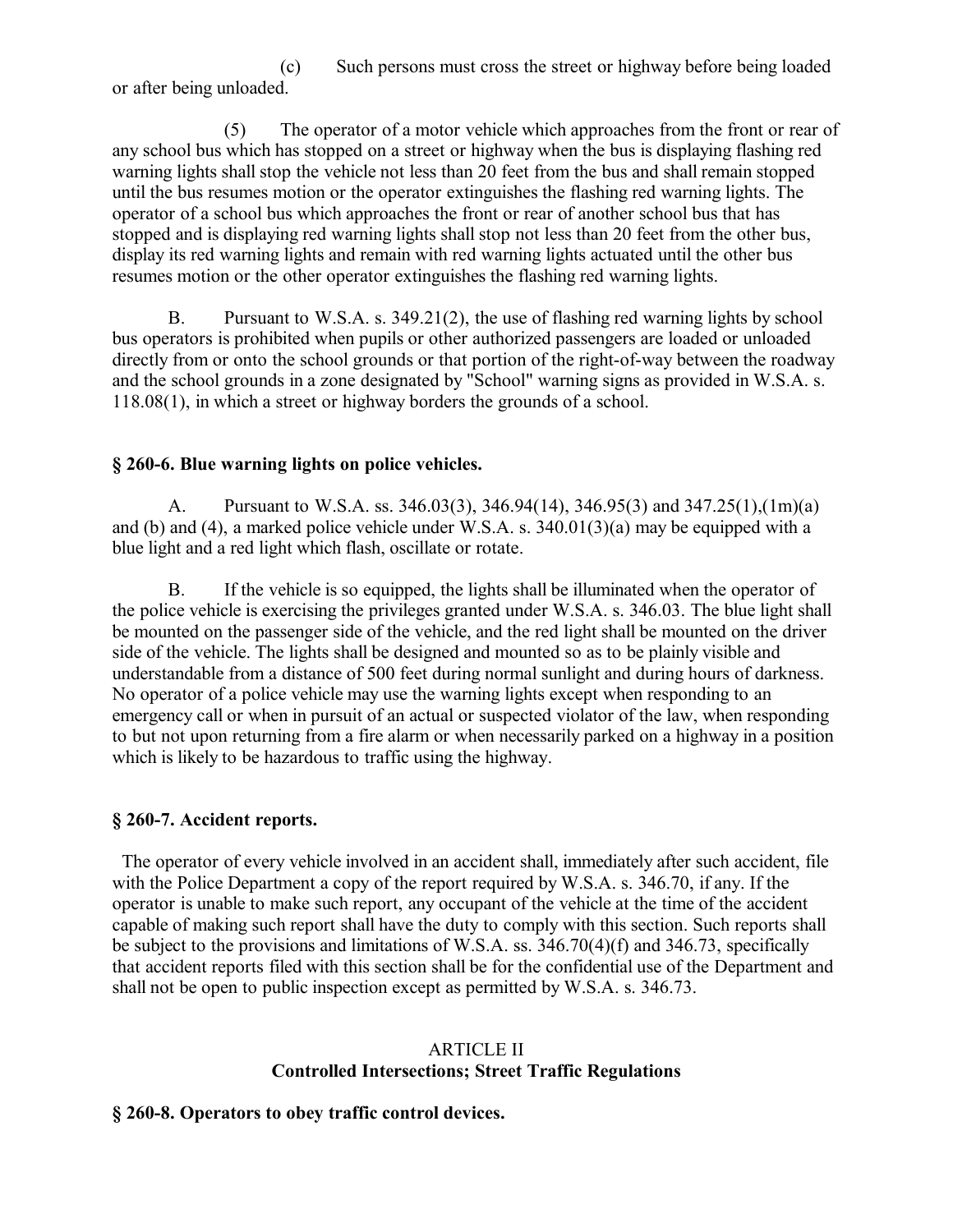Every operator of a vehicle approaching an intersection at which an official traffic control device is erected in accordance with this chapter shall obey the direction of such official traffic control device as required by the Wisconsin Statutes, incorporated by reference in § 260-1. Operators of vehicles approaching a stop sign shall stop before entering a highway as required by W.S.A. s. 346.46. Operators approaching intersections at which a yield sign has been installed shall yield the right-of-way to other vehicles as required by W.S.A. s. 346.18(6).

#### **§ 260-9. Heavy traffic routes.**

A. Heavy traffic. For the purposes of this section, "heavy traffic" means all vehicles not operating completely on pneumatic tires and all other vehicles or combination of vehicles, other than motor buses, designed or used for transporting property of any nature and having a gross weight of more than 15,000 pounds.

B. Heavy traffic routes designated. The following streets and parts of streets within the Village of Albany are hereby designated heavy traffic routes:

| <b>Name of Street</b>                  | Location                                                                            |
|----------------------------------------|-------------------------------------------------------------------------------------|
| Cincinnati Street                      | From State Highway 59 to State<br><b>Street</b>                                     |
| County Trunk E<br>(S. Mechanic Street) | South of the Highway 59<br>intersection to the village limits                       |
| <b>East Main Street</b>                | From State Highway 59 and County<br>Trunk E intersection to Summit<br><b>Street</b> |
| <b>Fourth Street</b>                   | From Summit Street to Cincinnati<br><b>Street</b>                                   |
| <b>Mineral Street</b>                  | From Taylor Street to the village<br>limits                                         |
| State Highway 59                       | Through the entire village                                                          |
| <b>State Street</b>                    | From County Trunk E (S. Mechanic<br>Street) to the village limits                   |
| <b>Summit Street</b>                   | From East Main Street to Fourth<br><b>Street</b>                                    |
| <b>Taylor Street</b>                   | From West Main Street to Mineral<br><b>Street</b>                                   |

C. Restrictions on use of other streets by heavy traffic. No vehicle with a combined vehicle load weight exceeding 15,000 pounds shall be parked, operated or moved on any street or alley not part of the heavy traffic route designated in Subsection B above in the village, except for the purpose of obtaining orders for, moving or delivering supplies or commodities to or from a place of business or residence facing thereon. In no event shall the weight of vehicle and load on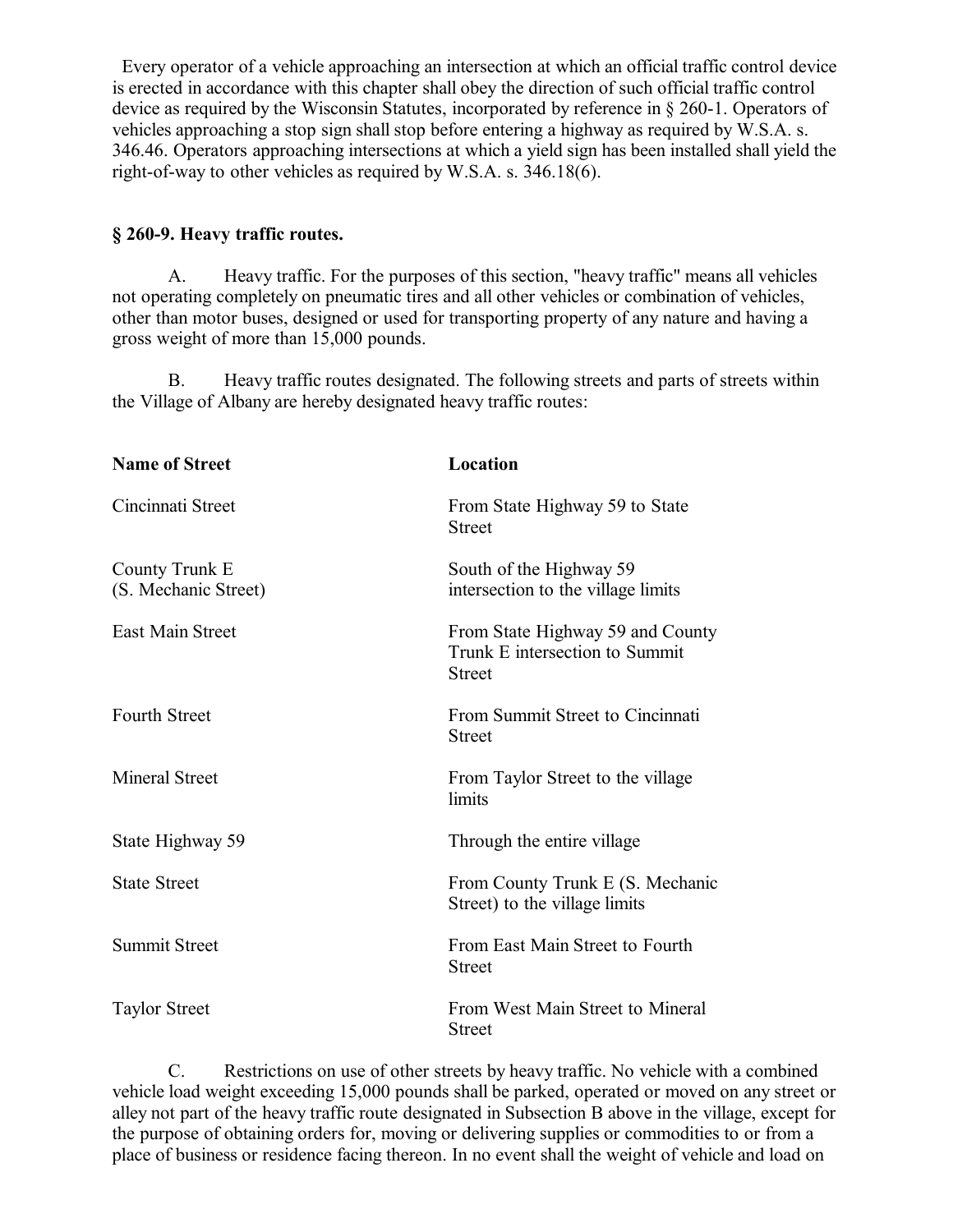such other street exceed the limitations of W.S.A. s. 348.15 or 348.16(3), pertaining to Class "A" highways or deliveries on Class "B" highways.

D. Administration. The Police Department shall administer this section. Administration shall include:

(1) Posting of signs. Appropriate signs shall be posted giving notice of this section and of the heavy traffic routes established herein. Yellow sign posts may also be used to designate heavy traffic routes.

(2) Construction equipment.

(a) The Police Department or Village Clerk-Treasurer may grant temporary permits to allow heavy construction equipment to use village streets or highways not designated as heavy traffic routes. These permits may be granted only when use of a nondesignated route is necessary for the equipment to reach a construction site. No permit may be issued unless the person or corporation owning the equipment agrees to reimburse and hold the village harmless for any damage done to the village street by the equipment and/or any personal injury or property damage done to the village street by the equipment and/or any personal injury or property damage caused in part or or in whole by the street damage.

(b) Village owned or operated equipment is specifically excluded from the provisions of this section.

E. Liability. Any operator, corporation, owner or agent whose heavy traffic vehicle damages any village streets or highways in violating this section shall be liable and required to pay the village the cost of repair or replacement of the damaged street or highway.

F. Special and seasonal weight limitations. The Chief of Police shall have the authority to impose special or seasonal weight limits on any highway, bridge or culvert maintained by the village to prevent injury to the roadway or for the safety of the users of such bridge or culvert and shall be responsible for erecting Uniform Traffic Control Devices giving notice thereof in accordance with the proving of § 260-3.

## **§ 260-10. One-way streets.**

 Pursuant to W.S.A. s. 349.10, the following streets and parts thereof are declared to be one-way streets, and no person shall operate any vehicle thereon except in the indicated direction:

| <b>Name of Street</b>              | <b>Direction of Travel</b>  | Location                                                                                     |
|------------------------------------|-----------------------------|----------------------------------------------------------------------------------------------|
| Fifth Avenue                       | Southbound                  | Between Fourth<br>Street and E. Main<br>Street                                               |
| Main Street and<br>Mechanic Street | Northbound and<br>eastbound | The alley extending<br>from Main Street on<br>the south to<br>Mechanic Street on<br>the east |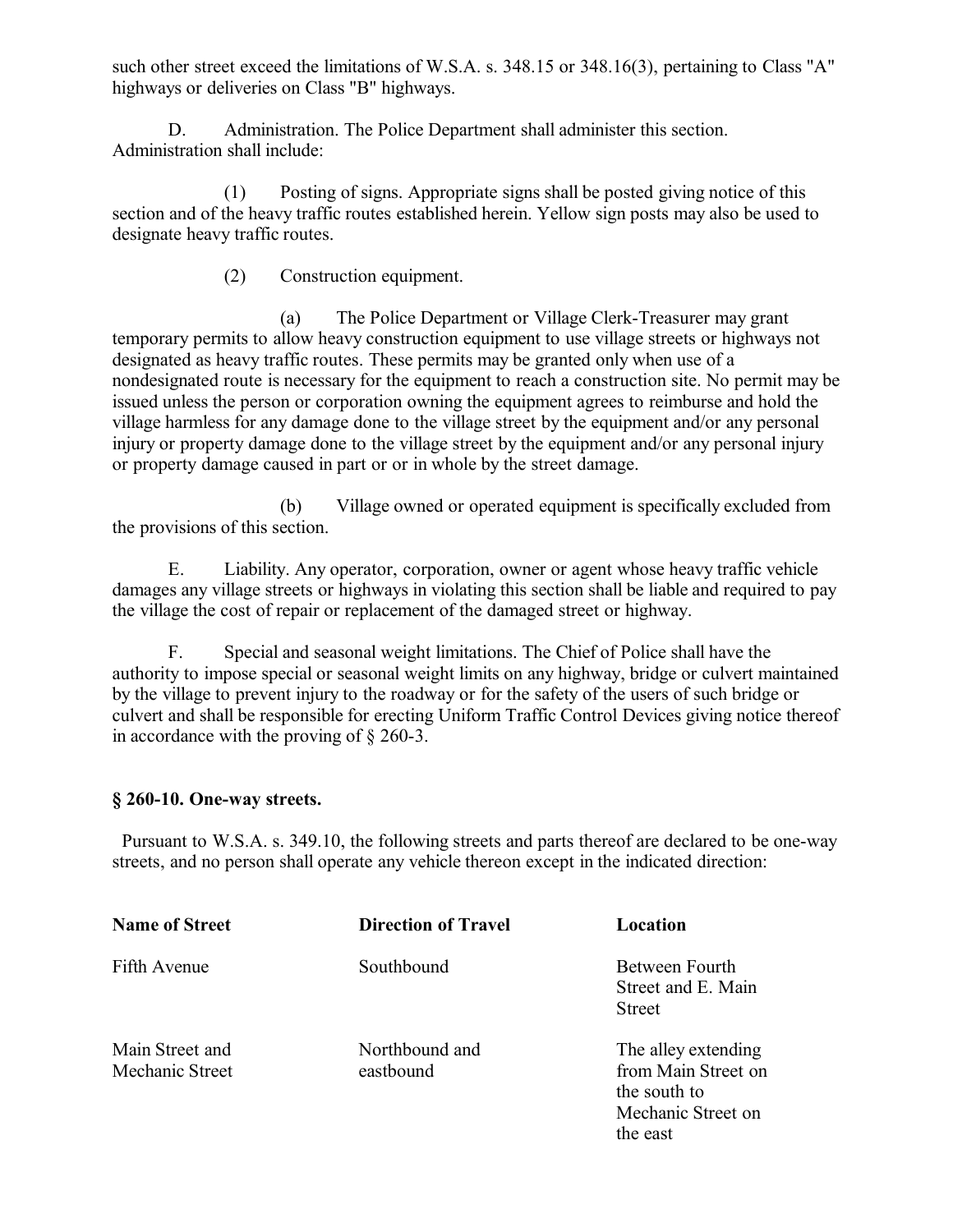| N. Jackson Street        | Southbound | Between Washington<br><b>Street and Mineral</b><br><b>Street</b> |
|--------------------------|------------|------------------------------------------------------------------|
| North Water Street       | Northbound | <b>Between Main Street</b><br>and Milwaukee Street               |
| School Street            | Northbound | Between Fifth Street<br>and Main Street                          |
| <b>Washington Street</b> | Westbound  | Between Sugar River<br>Parkway and North<br>Jackson Street       |

### ARTICLE III **Parking Regulations**

### **§ 260-11. Restriction on parking; posted limitations.**

A. Forty-eight-hour limitation. No person, firm or corporation shall park or leave standing any automobile, truck, tractor, trailer or vehicle of any description on any public street or public parking lot in the Village of Albany for a period of 48 or more consecutive hours in the same location at any time, except that where more restrictive parking limits have been established, the more restrictive limits shall apply. The Chief of Police and/or Street Superintendent may authorize temporary parking for a longer period of time; such authorization may be withdrawn on twenty-four-hour notice. When any law enforcement officer shall find a vehicle standing upon a public street or parking lot in violation of the provisions of this section, he is authorized to move such a vehicle or to require the operator in charge thereof to move such vehicle to a position permitted under this chapter. The law enforcement officer may cause said vehicle to be removed to a proper impoundment and storage area within the village where storage space is available, and in such case the owner shall pay the costs of removing said vehicle and the storage fees on said vehicle before he may recover the possession thereof.

B. Posted limitations.

(1) The Village Board may designate certain streets or portions of streets as no parking or no stopping or standing zones or as zones for parking by physically handicapped persons and may limit the hours in which the restrictions apply. The village shall mark, by appropriate signs, each zone so designated in accordance with the provisions of W.S.A. s. 349.13.

(2) Except when necessary to avoid conflict with other traffic or in compliance with the directions of a police officer or traffic control device, no person shall stop or park a vehicle in an established no stopping or standing zone when stopping or standing is prohibited. No vehicle shall be parked in a no parking zone during hours when parking is prohibited except physicians on emergency calls or as permitted by state law or elsewhere by this Code.

(3) The Chief of Police is hereby granted the authority, within the reasonable exercise of police power, to prohibit, limit the time or otherwise restrict the stopping, standing or parking of vehicles beyond the provisions of W.S.A. ch. 346. The Chief of Police shall have the authority to restrict the turning or movement of heavy traffic and to impose special weight limitations on any highway or portions thereof which, because of the weakness of the roadbed due to deterioration or climatic conditions or other special or temporary conditions, would likely be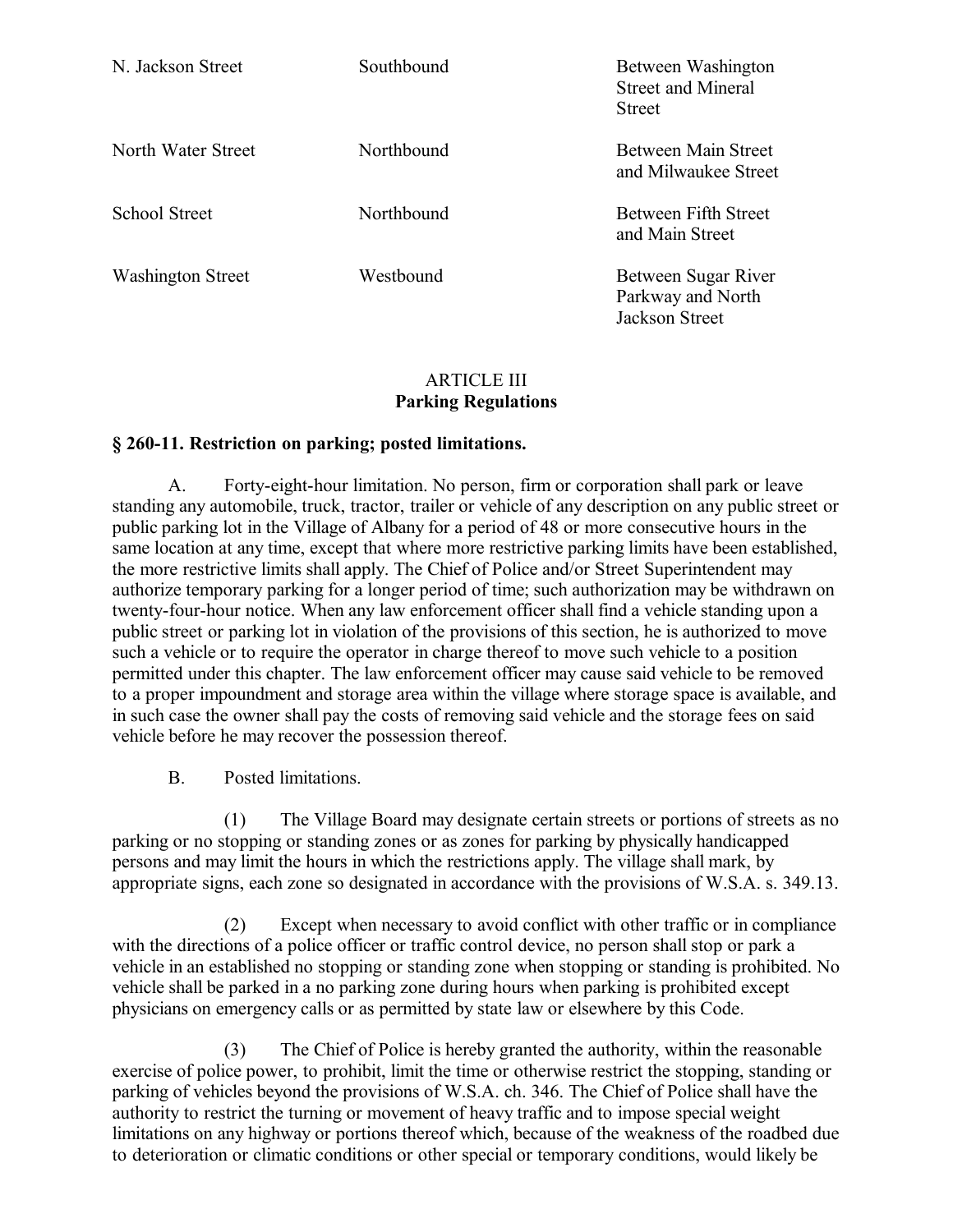seriously damaged or destroyed in the absence of any restrictions on heavy traffic movement or special weight limitations.

(4) No prohibition, restriction or limitation on parking or restriction on movement or turning of heavy traffic and imposition of special weight limits is effective unless official traffic control devices have been placed or erected, indicating the particular prohibition, restriction or limitation.

(5) After the parking limitations on any given street have expired, any change of location of not more than one stall following expiration of the parking period allowed shall be and constitute a violation of this chapter.

- (6) No overnight parking of any motor vehicle in the Ball Park Parking Lot.[3](#page-9-0)
- (7) No truck parking in the Ball Park Parking Lot.[4](#page-9-1)

# **§ 260-12. Parking restrictions during temporary snow removal or street maintenance.**

A. Street maintenance. Whenever it is necessary to clear or repair a village roadway or any part thereof, the Street Superintendent shall post such highways or parts thereof with signs bearing the words "No Parking, Street Maintenance Work." Such signs shall be erected at least two hours prior to the time that street maintenance work is to be commenced. No person shall park a motor vehicle in violation of such signs.

B. Temporary parking restrictions for special events. Pursuant to the provisions of W.S.A. s. 349.13, the Chief of Police is authorized to direct that temporary "No Parking" signs be erected during parades, festivals and other authorized events that require the regulating of vehicle stopping, standing or parking on village roadways. The temporary regulation shall be limited to the time the event exists or is likely to exist.

C. Parking during snow removal. No person shall park, place or leave standing any automobile, truck or other vehicle on any street or public way after one hour from the time such area has been designated and marked with signs or barriers by the Street Superintendent indicating no parking due to snow removal.

# **§ 260-13. Stopping or parking prohibited in certain specified places.**

A. Parking prohibited at all times. Except temporarily for the purpose of and while actually engaged in loading or unloading or in receiving or discharging passengers or property and while the vehicle is attended by a licensed operator so that it may be moved promptly in case of an emergency or to avoid obstruction of traffic, no person shall at any time park or leave standing any vehicle:

- (1) Within an intersection.
- (2) On a crosswalk.

(3) On a sidewalk or terrace area, except when parking in such place is clearly indicated by official traffic signs or markers. "Terrace or sidewalk area" means that area between

<span id="page-9-1"></span><span id="page-9-0"></span><sup>3</sup>Editor's Note: Added at time of adoption of Code (see Ch. 1, General Provisions, Art. I). 4Editor's Note: Added at time of adoption of Code (see Ch. 1, General Provisions, Art. I).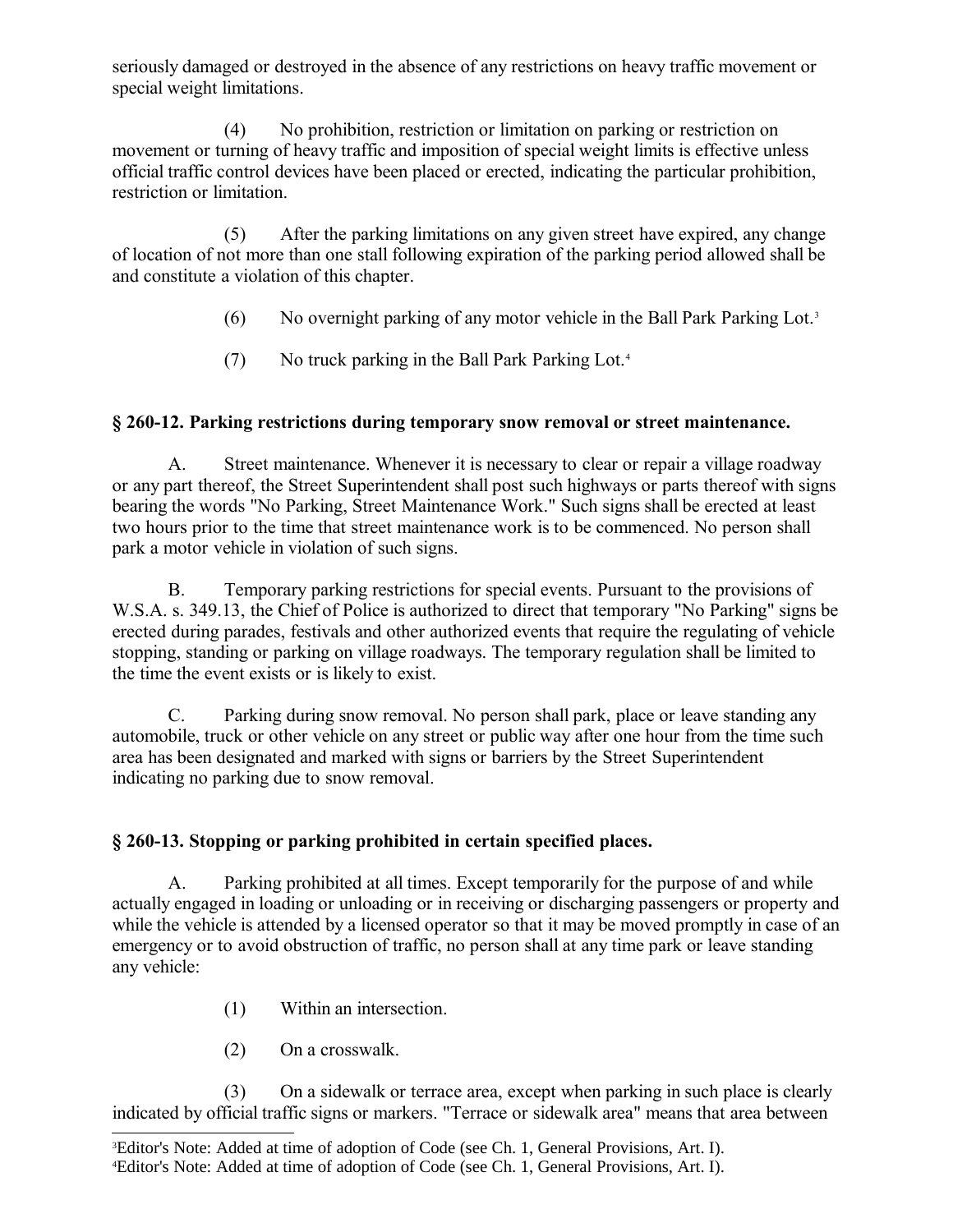the sidewalk and the nearest curbline running parallel or generally parallel thereto, or in the absence of a sidewalk, 10 feet beyond the curbline.

(4) Alongside or opposite any highway excavation or obstruction when such stopping or standing would obstruct traffic or when pedestrian traffic would be required to travel in the roadway.

(5) On the roadway side of any parked vehicle unless double parking is clearly indicated by official traffic signs or markers.

(6) Upon any portion of a highway where and at the time when stopping or standing is prohibited by official traffic signs indicating the prohibition of any stopping or standing, or at any time upon any street or portion of any street along any curb painted yellow as authorized by the Village Board.

(7) In any place or manner so as to obstruct, block or impede traffic.

(8) Within 10 feet of a fire hydrant, unless a greater distance is indicated by an official traffic sign.

(9) Upon any portion of a highway where and at the time when parking is prohibited, limited or restricted by official traffic signs.

(10) Upon any bridge.

(11) Upon any street or highway within the village limits any vehicle which faces a direction different from the direction of normal traffic flow for the lane of traffic in which said vehicle is stopped or standing.

(12) Upon any terrace or sidewalk in the village at any time.

(13) In a loading zone.

B. Parking in driveways. No person shall park or leave standing any motor vehicle without the permission of the owner or lessee of the property on which such driveway is located, whether or not such driveway is posted to limit or restrict parking.

C. Vehicles not to block private drive, alley or fire lane. No vehicle shall, at any time, be parked so as to unreasonably restrict the normal access to any private drive, alley or fire lane. Said access shall be deemed to be unreasonably restricted if any vehicle is parked within four feet of either side of said access. Upon discovery by a police officer or upon complaint by the owner of any such blocked drive, alley or fire lane, the Chief of Police may order said vehicle towed from such position at the risk and expense of the owner of said vehicle.

D. Parking vehicle for repair or to display for sale prohibited. No person shall stand or park a vehicle on any street, alley, public right-of-way or municipal parking lot in the village for the purpose of repairing said vehicle or to display such vehicle for sale.

## **§ 260-14. Parking reserved for vehicles of disabled.**

When official traffic signs indicating such restriction have been erected in accordance with  $\delta$ 260-3, no person shall park, stop or leave standing any vehicle on any portion of a street, highway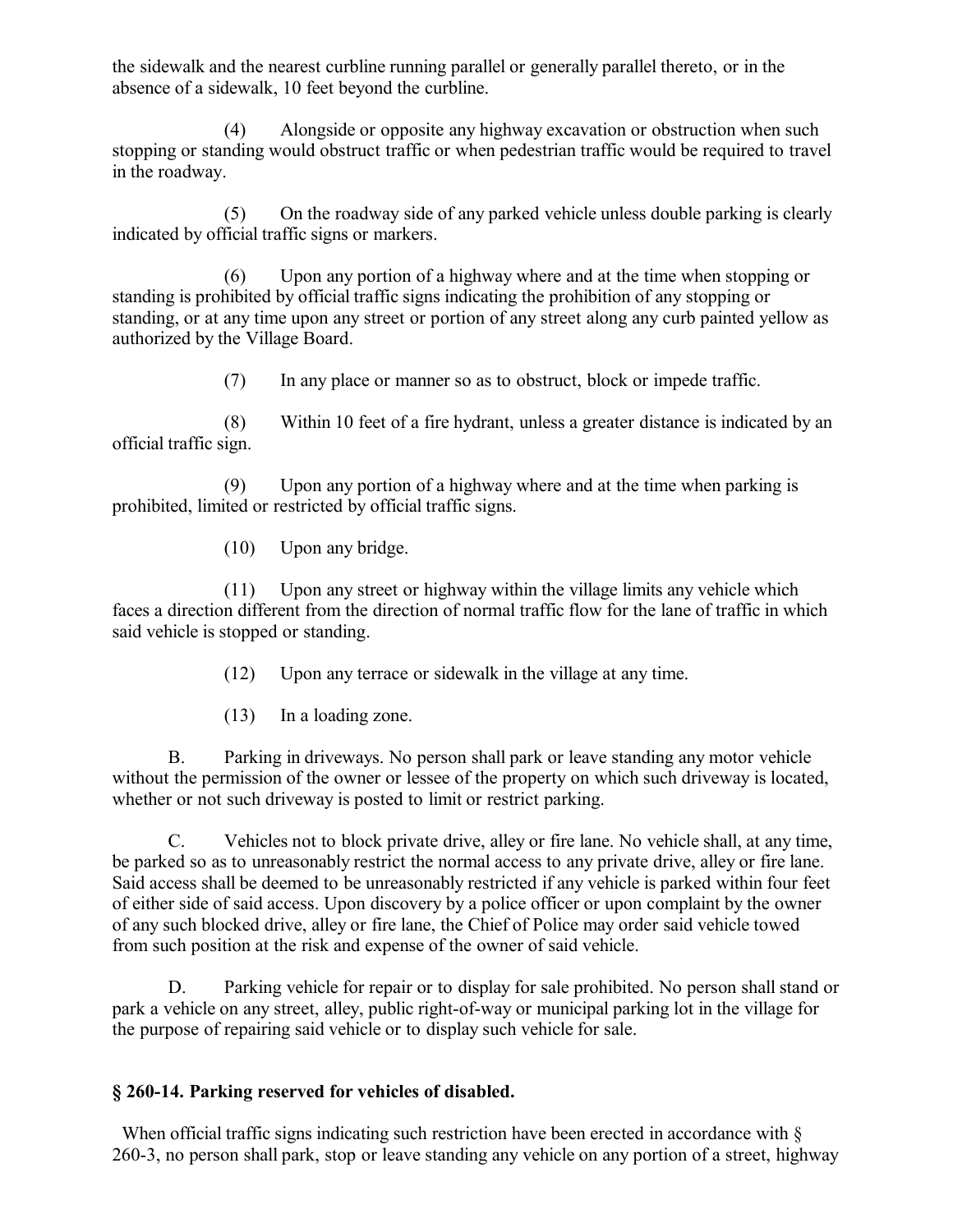or public or private parking facility reserved for vehicles displaying special registration plates or identification cards or emblems issued by the Wisconsin Department of Transportation or, for vehicles registered in another jurisdiction, by such other jurisdiction designating the vehicle as one used by a physically disabled person.

## **§ 260-15. Leaving keys in vehicle; parking vehicles with motor running.**

A. Leaving keys in vehicle. No person shall permit any motor vehicle to stand or remain unattended on any street, alley or other public area, except an attended parking area, unless either the starting lever, throttle, steering apparatus, gear shift or ignition of the vehicle is locked and the key for such lock is removed from the vehicle. Whenever any police officer shall find any vehicle standing with the key in the ignition in violation of this section, such officer is authorized to remove such key from the vehicle and deliver the key to the Police Department for safe custody.

B. Parking vehicles with motor running. No person shall park or leave standing any motor vehicle with the motor or refrigerator unit running for more than 15 minutes within 300 feet of any residence or in any area zoned residential within the village between the hours of 10:00 p.m. and 7:00 a.m.

## **§ 260-16. Unattended motorized machinery.**

 It shall be unlawful for any person, firm or corporation to permit any construction, compaction, earth-grading or farm machinery which is self-propelled and moves upon the surface of the earth and which is owned or controlled by him to stand for any period of time unattended without locking the ignition system or otherwise rendering said machinery inoperable so as to prevent any person unauthorized by the owner or individual in control thereof from starting said machinery.

## **§ 260-17. Angle parking.**

A. Angle parking or parking diagonally is prohibited on all the streets, alleys and highways of the village except where vehicle parking markers indicate that angle parking is permissible. All vehicles shall park parallel to and within one foot of the curb except where streets and parking lots are so marked for angle parking.

B. No person shall at any time park any vehicle:

(1) In any direction other than the designated parking angle, where angle parking spaces are so designated and provided by appropriate markings.

(2) Backwards into angle parking spaces so designated and provided by appropriate markings.

(3) With a trailer attached or any vehicle longer than 20 feet on any street where angle parking is so provided and allowed.

## **§ 260-18. Parking during snow emergencies.**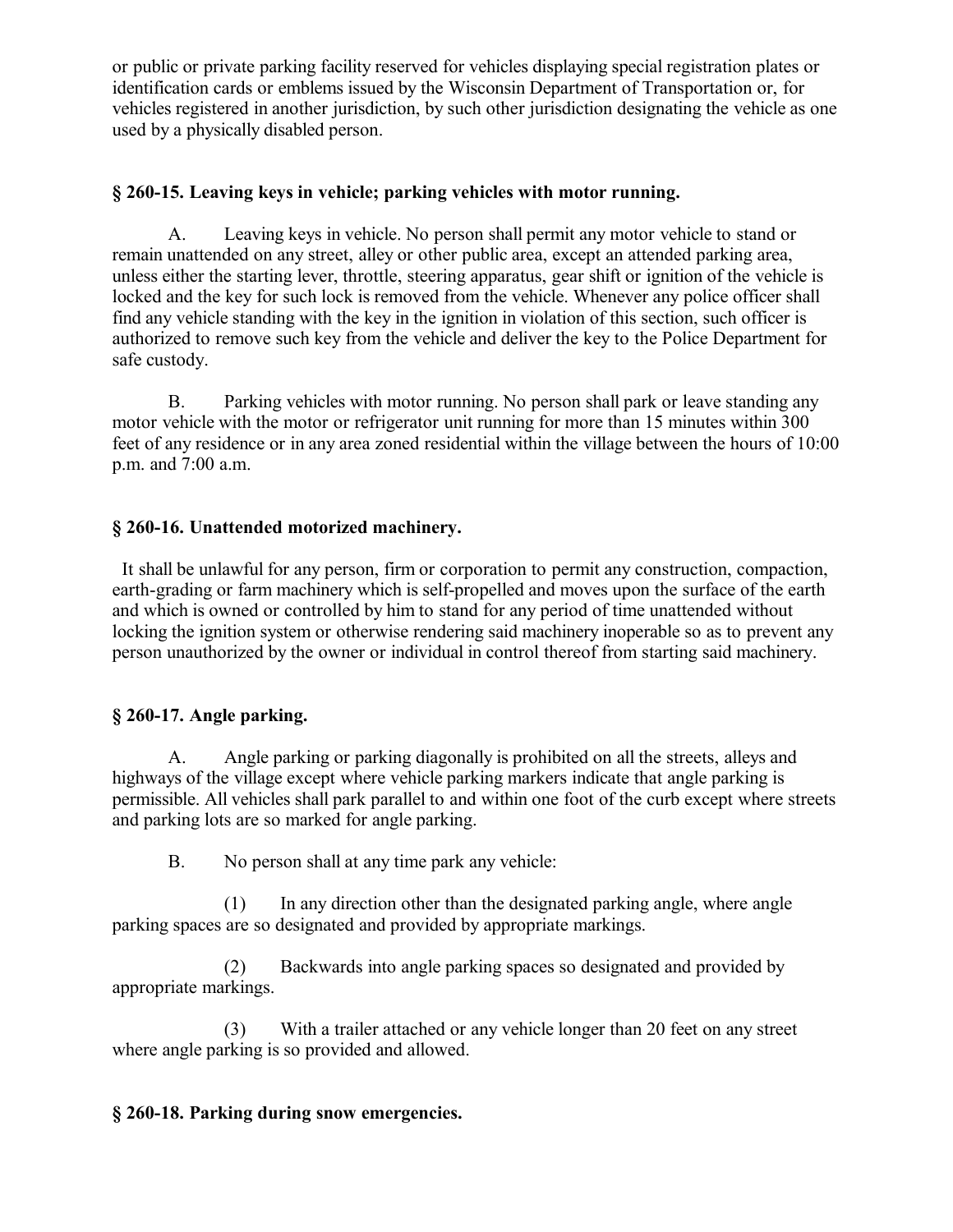$A$  Hours<sup>[5](#page-12-0)</sup>

(1) After a snowfall of more than one inch, no parking shall be permitted from 2:00 a.m. to 6:00 a.m. on the following streets:

| <b>Name of Street</b> | Location                                                                |
|-----------------------|-------------------------------------------------------------------------|
| Main Street           | From Sugar River Bridge to Mechanic<br><b>Street</b>                    |
| Milwaukee Street      | Between Water Street and Mechanic<br><b>Street</b>                      |
| Oak Street            | Entire length                                                           |
| <b>Water Street</b>   | From Milwaukee Street to the<br>village storage shed (pumphouse)<br>#1) |

(2) If snow removal is necessary from 6:00 a.m. to 2:00 a.m. on such streets, the Chief of Police may require vehicles parked thereon to be moved as needed to permit snow removal.

B. Parking is prohibited on all other village streets for 24 hours after snowfall of one inch or until snow removal is completed.

C. Any vehicle parked in violation of this section may be towed away at the direction of the Chief of Police. The towing and storage, if required, shall be charged to the owner of the vehicle.

## **§ 260-19. Unlawful removal of parking citations.**

 No person other than the owner or operator thereof shall remove a village parking ticket from a motor vehicle.

## **§ 260-20. Operation of motor vehicles in public parking lots.**

A. Unlicensed operators prohibited. No person who does not hold a valid operator's license shall operate a vehicle in any public parking lot or ramp or in any private parking lot or ramp held out for the use of parking for the general public.

B. Traffic regulations applicable. All provisions of § 260-1 and of the Wisconsin Statutes and laws incorporated herein by reference shall be applicable on any public parking lot or ramp and on any private parking lot, road or ramp held out for use for the general public for parking or vehicular traffic.

## **§ 260-21. Removal of illegally parked vehicles.**

<span id="page-12-0"></span><sup>5</sup>Editor's Note: Amended at time of adoption of Code (see Ch. 1, General Provisions, Art. I).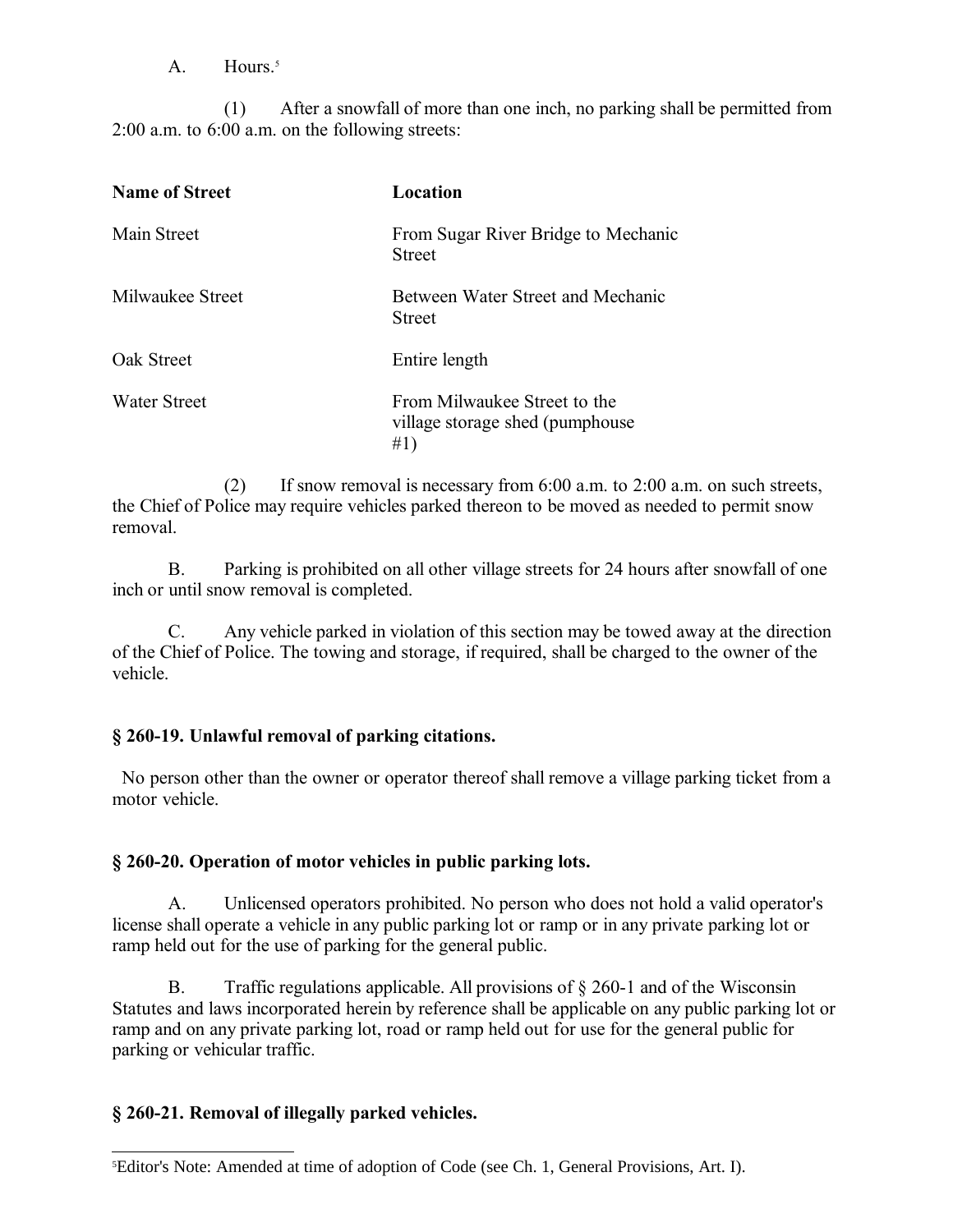A. Hazard to public safety. Any vehicle parked, stopped or standing upon a lot or ramp in violation of any of the provisions of this chapter is declared to be a hazard to traffic and public safety.

B. Removal by operator. Such vehicle shall be removed by the operator in charge, upon request of any traffic officer, to a position where parking is permitted or to a private or public parking or storage premises.

C. Removal by traffic officer. Any traffic officer, after issuing a citation for illegal parking, stopping or standing of an unattended vehicle in violation of this chapter, is authorized to remove such vehicle to a position where parking is permitted.

D. Removal by private service. The officer may order a motor carrier holding a permit to perform vehicle towing services, a licensed motor vehicle salvage dealer or a licensed motor vehicle dealer who performs vehicle towing services to remove and store such vehicle in any public storage garage or rental parking grounds or any facility of the person providing towing services.

E. Towing and storage charges. In addition to other penalties provided in this chapter, the owner or operator of a vehicle so removed shall pay the actual cost of moving, towing and storage. If the vehicle is towed or stored by a private motor carrier, motor vehicle salvage dealer or licensed motor vehicle dealer, actual charges regularly paid for such services shall be paid. If the vehicle is stored in a public storage garage or rental facility, customary charges for such storage shall be paid. Upon payment, a receipt shall be issued to the owner of the vehicle for the towing or storage charge.

## **§ 260-22. Inoperable, wrecked or discarded vehicles.**

A. Storage prohibited. No person owning or having custody of any partially dismantled, nonoperable, wrecked, junked or discarded motor vehicle shall allow such vehicle to remain on any public street or highway or parking lot longer than 24 hours after notification thereof by the Police Department. Notification shall be accomplished by placing in a conspicuous place on the vehicle and by mailing or serving upon the owner or occupant in charge of the premises a written notice setting forth briefly the applicable provisions of this section and the date of the notice. Any vehicle so tagged which is not removed within 24 hours after notice is declared to be a public nuisance and may be removed as provided in § 260-21.

B. Exemptions. This section shall not apply to a motor vehicle in an appropriate storage place or depository maintained in a lawful place and manner authorized by the village.

# **§ 260-23. Parking of vehicles over 12,000 pounds or 21 feet restricted.**[6](#page-13-0)

 No person owning or having control of any truck, trailer, boat, snowmobile trailer, truck power unit, tractor bus or recreation vehicle with a weight in excess of 12,000 pounds or over 21 feet in length or having a height of more than 10 feet from the roadway shall park the same upon any street, avenue or public way in the village zoned residential. The provisions of this section shall not be deemed to prohibit the lawful parking of such equipment upon any street, avenue or public way in the village for the actual loading or unloading of goods, wares or merchandise; provided, however, the "loading" and "unloading," as used in this section, shall be limited to the actual time

<span id="page-13-0"></span><sup>6</sup>Editor's Note: Amended at time of adoption of Code (see Ch. 1, General Provisions, Art. I).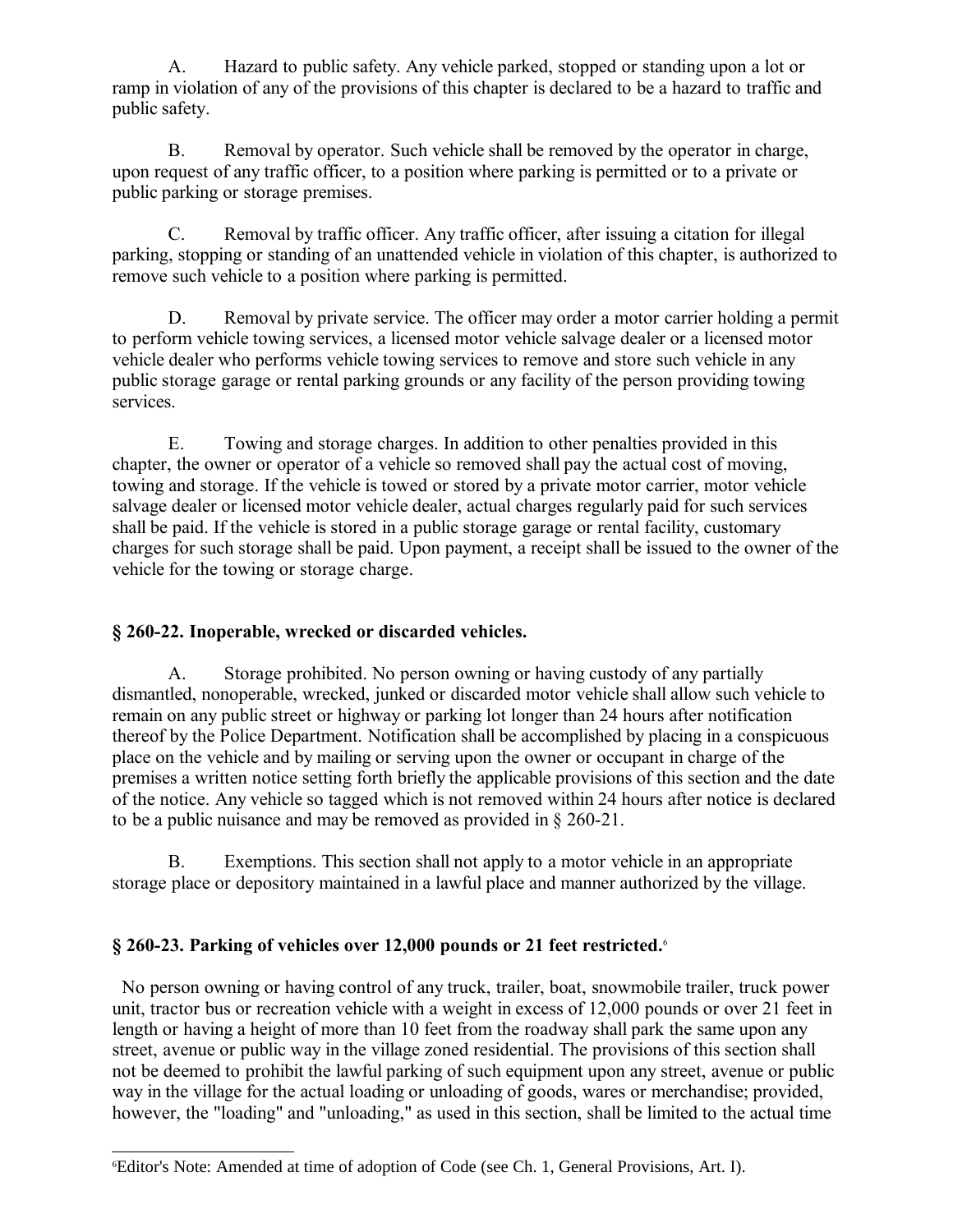consumed in such operation. The Village Board may, however, designate specific truck parking zones. No overnight parking is allowed in the Ball Park Parking Lot.

## **§ 260-24. Parking restriction on State Highway 59.**

A. It is hereby declared to be unlawful for any person to park any motor vehicle or vehicles of any nature within the paved area of State Highway 59 in the Village of Albany, Green County, Wisconsin as follows:

| <b>Name of Street</b>               | Location                                                                                    |
|-------------------------------------|---------------------------------------------------------------------------------------------|
| East Main Street                    | To 100 North Mechanic Street                                                                |
| Highway 59                          | From Taylor Street intersection<br>east to 304 West Main Street and<br>307 West Main Street |
| North Mechanic Street,<br>east side | From curve to west property line of<br>Parcel #3-17-391.1                                   |
| North Mechanic Street,<br>west side | From alley to Oak Street                                                                    |

B. Parking shall not include the stopping of a vehicle while it is attended by a person in the vehicle.

#### ARTICLE IV **Miscellaneous Provisions**

#### **§ 260-25. Motor vehicle conduct.**

A. Unnecessary noise prohibited. It shall be unlawful for any person to operate a motor vehicle in such a manner which shall make or cause to be made any loud, disturbing or unnecessary sounds or noises such as may tend to annoy or disturb another in or about any public or private area in the village or to unnecessarily use a vehicle horn or other electronic sounding device emitted from any motor vehicle.

B. Unnecessary smoke prohibited. It shall be unlawful for any person to operate a motor vehicle in such a manner which shall make or cause to be made any smoke, gases or odors which are disagreeable, foul or otherwise offensive which may tend to annoy or disturb another in or about any public or private area in the Village of Albany.

C. Unnecessary acceleration prohibited. It shall be unlawful for any person to operate a motor vehicle in such a manner which shall make or cause to be made any stones, gravel, soil, dirt, water, snow, slush, ice, rubber or any other debris to be thrown by the wheels of such motor vehicle upon the person or property of any person in the village or for the driver to make any unusual move, turns or stops with a motor vehicle or any sudden veering of a vehicle to alarm or disturb any pedestrian traffic or other vehicular traffic.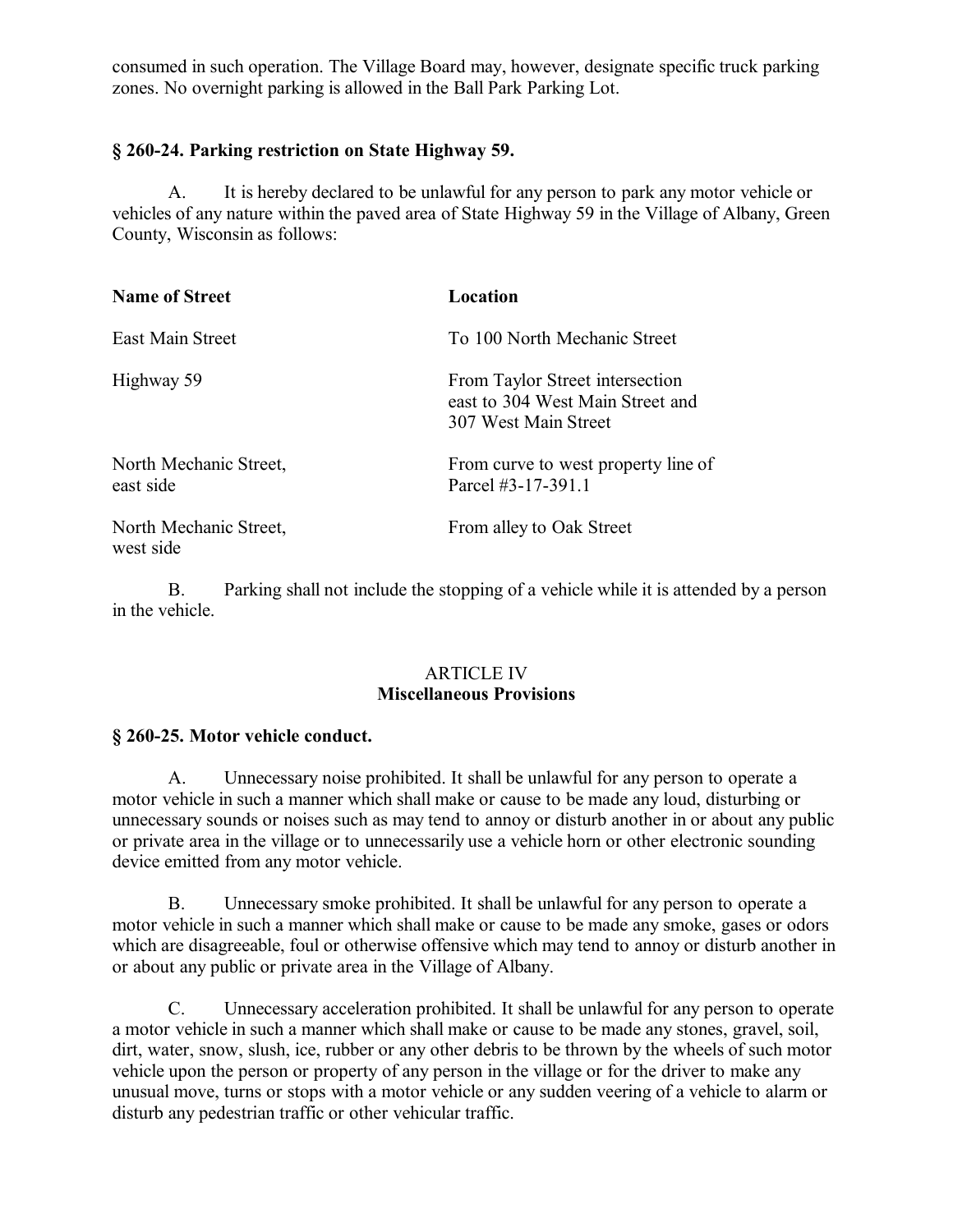D. Avoidance of traffic control device prohibited. It shall be unlawful for any person to operate a motor vehicle in such a manner as to leave the roadway and travel across private property to avoid an official traffic control device, sign or signal.

E. Operation in restricted area prohibited. It shall be unlawful for any person to operate a motor vehicle in such a manner as to leave the roadway and park, travel upon or across any public or private property, parking lot, driveway or business service area for any purpose except the official conduct of business located on said property without the consent of the owner or lessee of the property. This section shall specifically include but not be limited to:

- (1) Village park property.
- (2) School properties.
- (3) Medical facilities.
- (4) Funeral homes.
- (5) Service stations.
- (6) Grocery stores.
- (7) Restaurants.
- (8) Financial institutions.

(9) Other similar-type businesses with service driveways or drive-up or drivethrough facilities.

F. Stopping and parking prohibited. It shall be unlawful for any person to stop or park a motor vehicle in any manner on any public or private property or parking lot contrary to a regulatory sign posted thereon which may permit parking by certain persons and limits, restricts or prohibits parking as to other persons without the consent of the owner or lessee of the property. Any vehicle parked in violation of this section may be removed or towed by the property owner at the vehicle owner's expense.

## **§ 260-26. Motor vehicles on pedestrianways and overpasses.**

 No person shall operate or park any motor vehicle on any pedestrianway or pedestrian overpass within the Village of Albany except municipal or county maintenance vehicles.

## **§ 260-27. Driving over curbing or safety islands.**

A. Driving over curbing prohibited. It shall be unlawful for any motor vehicle to be driven or backed over any curbing in the Village of Albany.

B. Driving over safety zones or islands prohibited. Whenever safety zones or safety islands are marked in accordance with the Wisconsin Uniform Traffic Control Device Manual, no operator of a vehicle shall at any time drive through or over a safety zone or safety island.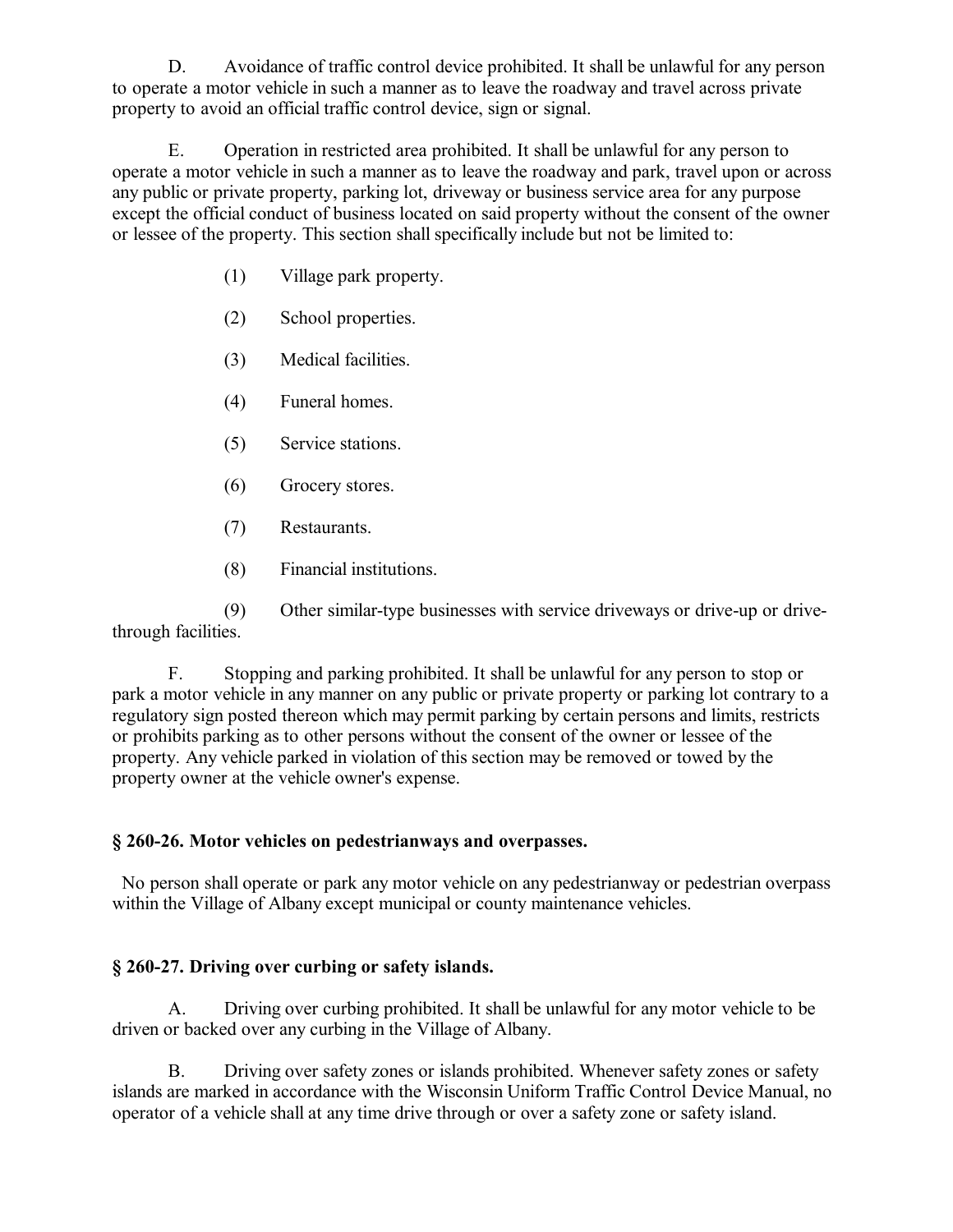## **§ 260-28. Traffic and parking regulations on school district grounds.**

 Pursuant to the provisions of W.S.A. s. 118.105, the following regulations shall apply to the grounds of the Albany School District located within the village:

A. Parking. No person shall park any vehicle in any vehicular traveling area or parking area of the Albany School District except in conformity with posted parking regulations set forth for such vehicular travel and parking areas.

B. Speed limits. No person shall, at any time, operate a motor vehicle upon any Albany School District grounds at a speed in excess of 10 miles per hour.

C. Vehicles prohibited at specified times. No person shall, at any time, operate a motor vehicle other than a school bus or emergency vehicle in or upon any drive designated for buses only by sign on any weekday during the months school is in session.<sup>[7](#page-16-0)</sup>

### ARTICLE V **Enforcement and Penalties**

## **§ 260-29. Violations and penalties.**

A. Forfeiture penalty. The penalty for violation of any provision of this chapter shall be a forfeiture as hereafter provided, together with court costs and fees prescribed by W.S.A. s. 814.63(1) and (2) or 814.65(1), and the penalty assessment for moving traffic violations and the driver improvement surcharge imposed by W.S.A. ss. 165.87 and 346.655, where applicable. Payment of the judgment and applicable court costs, fees, assessments and surcharges may be suspended by the sentencing court for not more than 60 days. Any person 18 years of age or older who shall fail to pay the amount of the forfeiture, court costs, any penalty assessment or driver surcharge or other penalty imposed for violation of any provision of this chapter may, upon order of the court entering judgment therefor and having jurisdiction of the case, be imprisoned until such forfeiture, costs and assessment are paid, but not exceeding 90 days.

B. Other sanctions.

(1) By court. Nothing herein shall preclude or affect the power of the sentencing court to exercise additional authorities granted by the Wisconsin Statutes to suspend or revoke the operating privileges of the defendant, order the defendant to submit to assessment and rehabilitation programs or to attend traffic safety school in addition to payment of a monetary penalty or in lieu of imprisonment.

(2) By municipality. No person who has been convicted of a violation of any provision of this chapter shall be issued a license or permit by the village, except a dog license, until the forfeiture imposed for such violation and any penalty assessment, court costs and fees or surcharge is paid.

C. Forfeitures for violation of uniform moving traffic regulations. Forfeitures for violations of any moving traffic regulation set forth in the Wisconsin Statutes adopted by reference in § 260-1 shall conform to the forfeiture penalty permitted to be imposed for violations of the comparable Wisconsin Statute, including any variations or increases for subsequent offenses; provided, however, that this subsection shall not be construed to permit prosecution

<span id="page-16-0"></span><sup>7</sup>Editor's Note: Amended at time of adoption of Code (see Ch. 1, General Provisions, Art. I).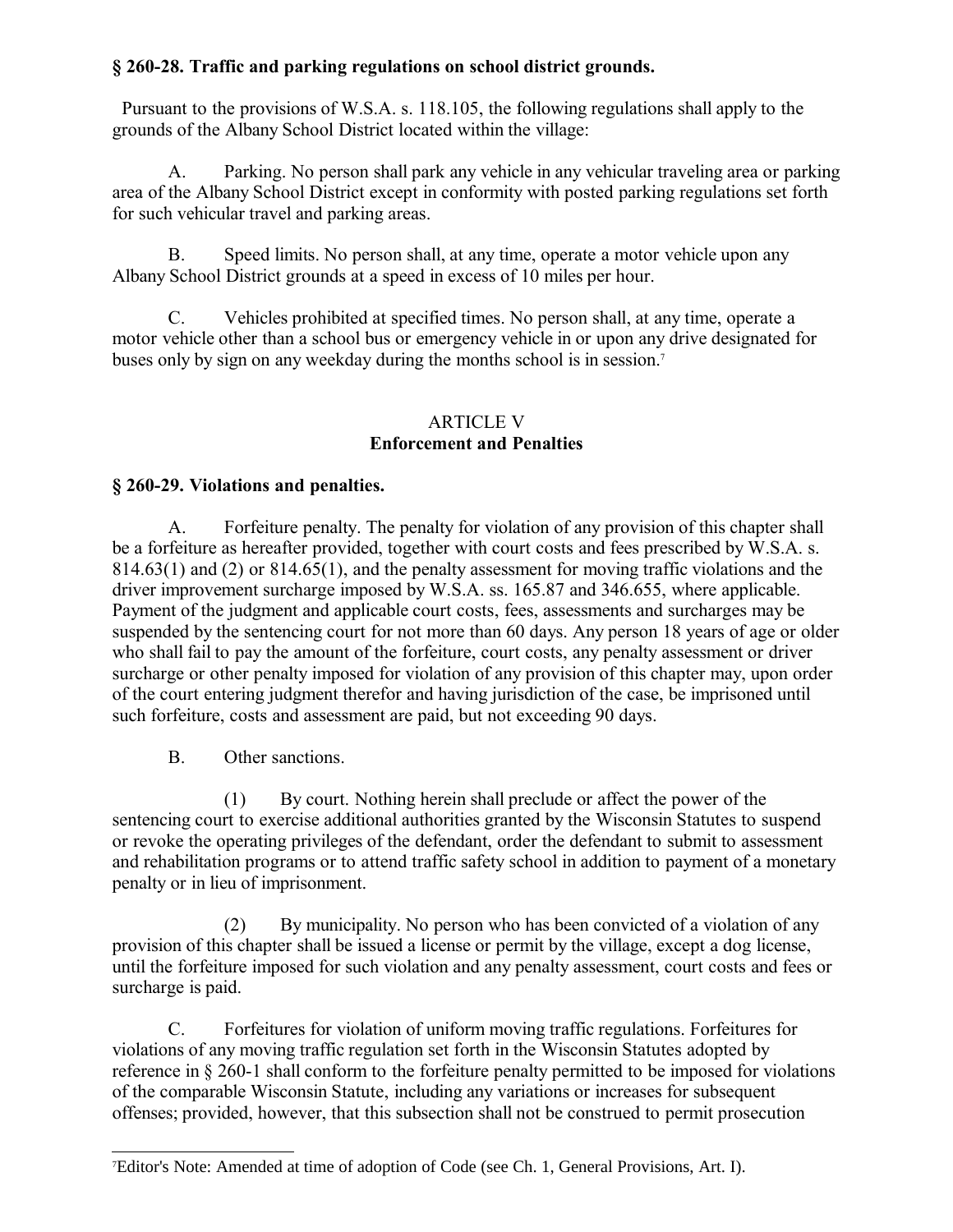under this chapter for any offense described in W.S.A. chs. 341 to 349, for which an imprisonment penalty or fine may be imposed upon the defendant.

D. Forfeitures for parking violations.

(1) Forfeitures for uniform statewide parking, stopping and standing offenses. Minimum and maximum forfeiture for violation of nonmoving traffic violations adopted by reference in § 260-1, as described in W.S.A. chs. 341 to 349, shall be as found in the current edition of the Revised Uniform State Traffic Deposit Schedule.

(2) Penalty for other parking violations. Forfeitures for violation of any parking violation shall be \$5 to \$100; however, the forfeiture shall always be \$5 if paid without a court appearance.

E. Miscellaneous regulations. The forfeiture for violation of any provisions of § 260- 25 shall not be less than \$20 nor more than \$100, plus costs for the first offense, and not less than \$20 nor more than \$300 for a second offense within two years.<sup>[8](#page-17-0)</sup>

F. Heavy traffic. Any person who shall violate any of the provisions of § 260-25 shall, upon conviction thereof, forfeit not less than \$100 nor more than \$200, together with the costs of prosecution, and not less than \$200 nor more than \$500 for the second conviction within a year, and, in default of payment of the forfeiture and costs of prosecution, shall be imprisoned in the county jail until such forfeiture and costs are paid, but not exceeding 90 days.

G. Other violations. Any person who shall violate any provision of this chapter for which a penalty is not otherwise established by this section shall be subject to a forfeiture of not less than \$20 nor more than \$300.[9](#page-17-1)

## **§ 260-30. Enforcement.**

A. Enforcement procedures.

(1) How enforced. This chapter shall be enforced in accordance with the applicable provisions of the Wisconsin Statutes and this section.

(2) Applicable court procedures. Except where otherwise specifically provided by the laws of the State of Wisconsin or this Code, the traffic regulations in this Code shall be enforced in Municipal Court.

B. Citations.

(1) Uniform citation and complaint. The Wisconsin Uniform Traffic Citation and Complaint described and defined in the Wisconsin Statutes shall be used for enforcement of all provisions of this chapter except those provisions which describe or define nonmoving traffic violations and violations of W.S.A. ss. 346.71 through 346.73. Violations of W.S.A. ss. 346.71 through 346.73 shall be reported to the District Attorney, and the Wisconsin Uniform Traffic Citation shall not be used in such cases except upon written request of the District Attorney.

(2) Parking citations. The Chief of Police shall recommend a citation for use in enforcing the nonmoving traffic offenses in this chapter. Such citation shall be used for

<span id="page-17-1"></span><span id="page-17-0"></span><sup>8</sup>Editor's Note: Amended at time of adoption of Code (see Ch. 1, General Provisions, Art. I). 9Editor's Note: Amended at time of adoption of Code (see Ch. 1, General Provisions, Art. I).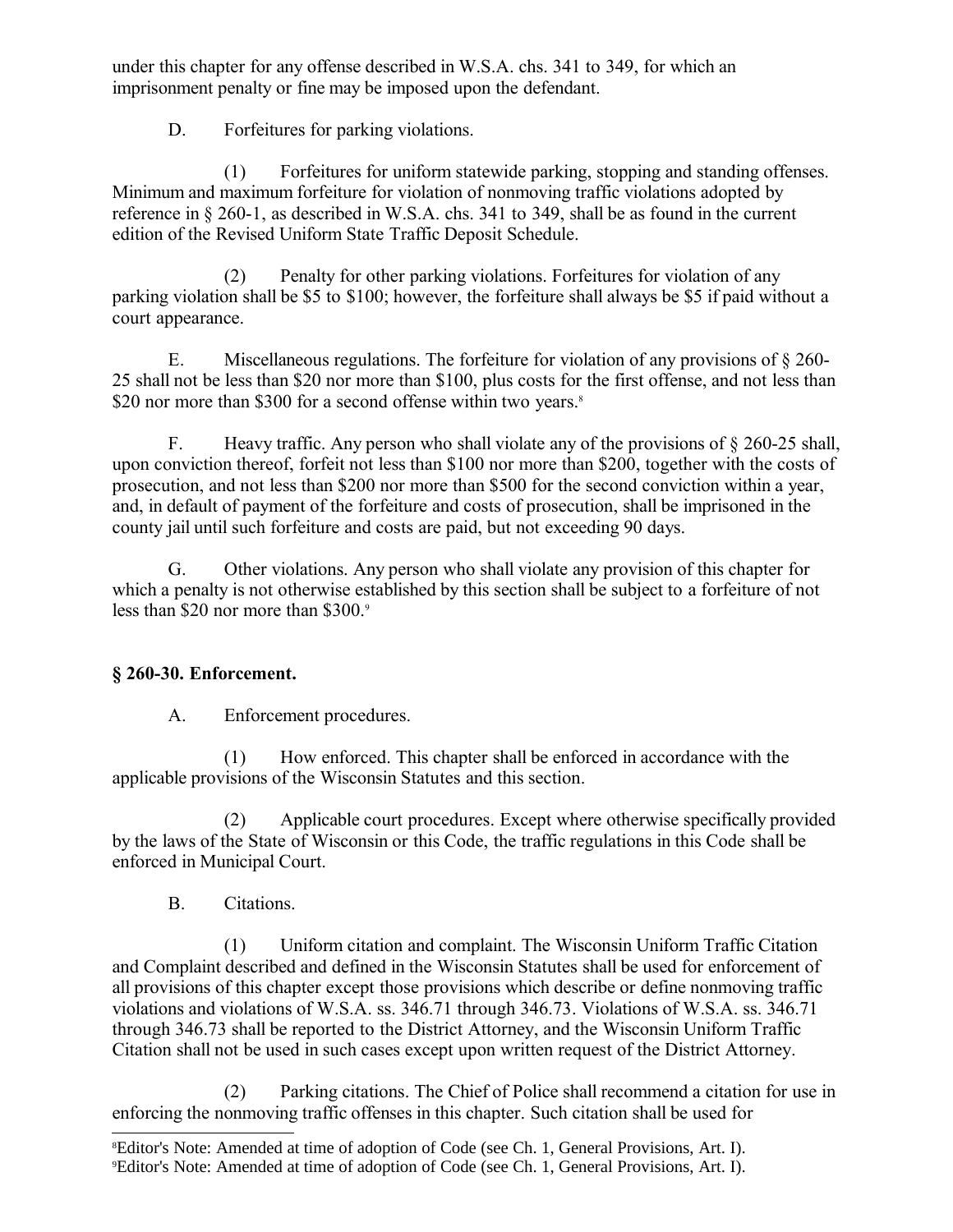enforcement of nonmoving traffic regulations created or adopted by this chapter, including violations of nonmoving traffic regulations defined and described in the Wisconsin Statutes, adopted by reference in § 260-1, and all provisions regarding nonmoving traffic violations in this chapter. The citation for nonmoving traffic violations shall contain a notice that the person cited may discharge the forfeiture for violation of a nonmoving traffic regulation and penalty thereof by complying with Subsection C(2) of this section. Nonmoving traffic citations may be issued by law enforcement officers or by civilian employees of the Police Department.

- C. Deposits and stipulations.
	- (1) Uniform traffic offenses.

(a) Who may make. Persons arrested or cited for violation of moving traffic offenses created by this chapter shall be permitted to make deposits and stipulations of no contest or released by the arresting officer in accordance with the applicable provisions of the Wisconsin Statutes. Stipulations of guilt or no contest may be made by persons arrested for violations of this chapter in accordance with W.S.A. s. 66.12(1)(b) whenever the provisions of W.S.A. s. 345.27 are inapplicable to such violations. Stipulations shall conform to the form contained in the uniform traffic citation and complaint under W.S.A. s. 345.11 and may be accepted within five days of the date of the alleged violation. Stipulations may be accepted by the Police Department.

(b) Delivery or mailing of deposit and stipulation. Any person stipulating guilt or no contest under the preceding subsection must make the deposit required under W.S.A. s. 345.26, or if the deposit is not established under such statute, shall deposit a forfeited penalty as provided in the schedule established by the Chief of Police and approved penalty as provided by the Village Board. Deposits may be brought or mailed within five days of the issuance of the citation in lieu of court appearance.

(c) Receipt required. Every officer accepting a stipulation under the provisions of this chapter shall comply with the provisions of W.S.A. s. 343.28, 343.30, 345.26(1)(a) and 345.27(2) and shall require the alleged violator to sign a statement of notice in substantially the form contained on the uniform traffic citation and complaint promulgated under W.S.A. s. 345.11. The official or person receiving the deposit shall furnish and deliver or mail an original receipt for such deposit to the alleged violator and shall deliver the deposit and stipulation and a copy of the receipt within seven days to the Municipal Court Clerk.[10](#page-18-0)

(2) Nonmoving traffic offenses.

(a) Direct payment of penalty permitted. Persons cited (summons not issued) for violation of nonmoving traffic offenses described and defined in this chapter may discharge the penalty thereof and avoid court prosecution by mailing or forwarding within five days of the issuance of the citation to the Police Department the minimum forfeiture specified for the violation. If not forwarded, the penalty may be discharged by forwarding within 10 days of the date of citation to the above-named office the amount of \$25. When payment is made as provided in this subsection, no court costs shall be charged.<sup>[11](#page-18-1)</sup>

(b) Court prosecution. If the alleged violator does not deliver or mail a deposit as provided in Subsection C(2)(a) within 10 days of the date of the citation, the Chief of Police shall forward a copy of the citation to the Village Attorney for prosecution.

<span id="page-18-0"></span><sup>10</sup>Editor's Note: Amended at time of adoption of Code (see Ch. 1, General Provisions, Art. I).

<span id="page-18-1"></span><sup>11</sup>Editor's Note: Amended at time of adoption of Code (see Ch. 1, General Provisions, Art. I).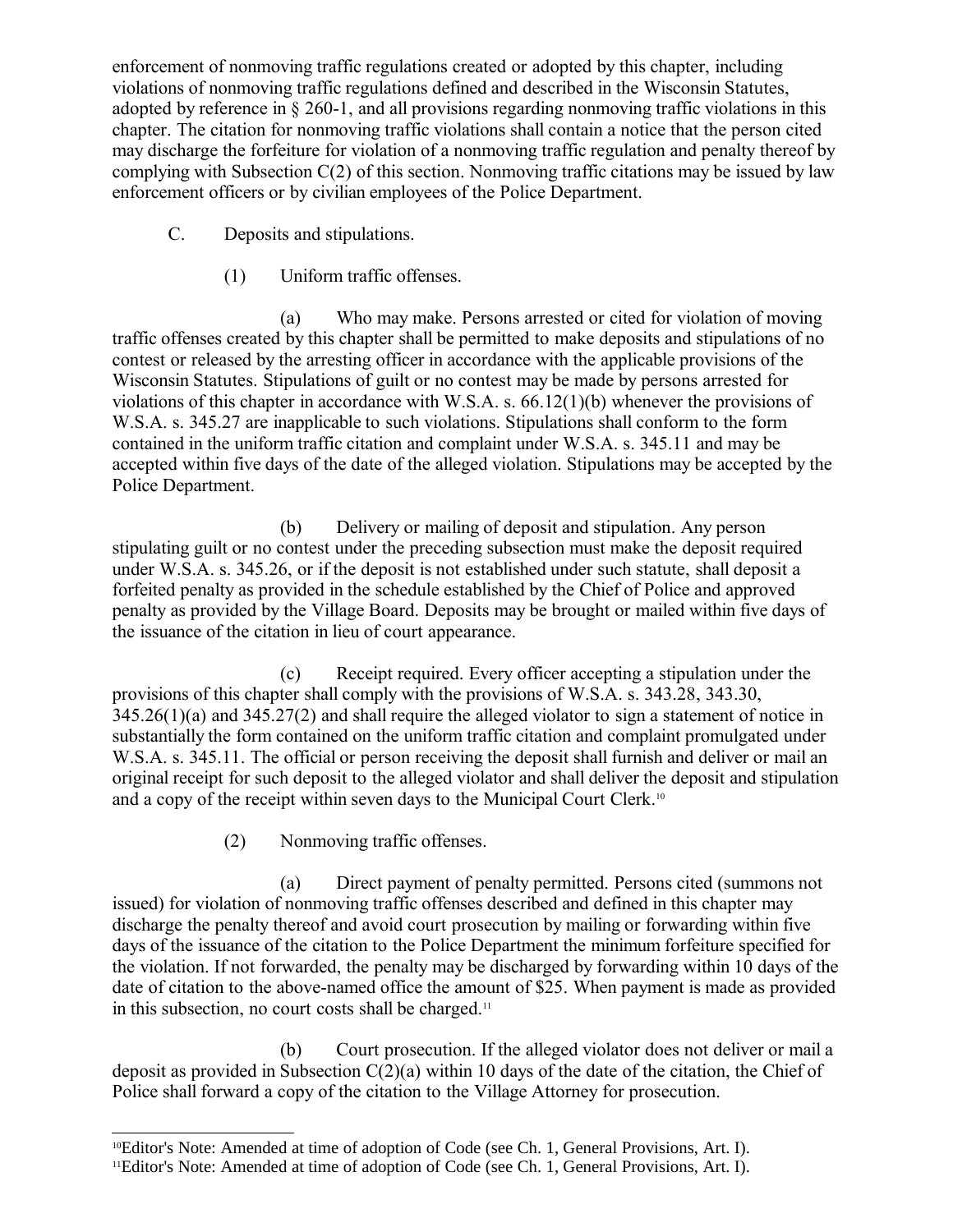(c) Registration suspension. If the alleged violator does not pay the forfeiture or appear in court in response to the citation for a nonmoving traffic violation on the date specified in the citation, or if no date is specified on the citation, within 28 days after the citation is issued, the village may ask the Wisconsin Department of Transportation to suspend the registration of the vehicle involved or refuse registration of any vehicle owned by the person pursuant to the provisions of W.S.A. s. 345.28(4) and Subsection C(3) below.

(d) Deposits returned to Village Clerk-Treasurer. Officers receiving deposits for nonmoving traffic violations under this subsection shall pay over such deposits to the Village Clerk-Treasurer within seven days of receipt. Such payment shall be accompanied by an itemized statement for each deposit of the offense charged and the name of the depositor.

(e) Bond. Any officer authorized to accept deposits under W.S.A. s. 345.26 or this section shall qualify by taking the oath prescribed by W.S.A. s. 19.01.

(3) Notice of demerit points and receipt. Every officer accepting a forfeited penalty or money deposit under this section shall receipt therefor, in triplicate, as provided in W.S.A. s. 345.26(3)(b). Every officer accepting a stipulation under the provisions of this section shall comply with the provisions of W.S.A. ss. 343.28, 343.30, 345.26(1)(a) and 345.27(2) and shall require the alleged violator to sign a statement of notice in substantially the form contained on the uniform traffic citation and complaint promulgated under W.S.A. s.  $345.11^{12}$  $345.11^{12}$  $345.11^{12}$ 

(4) Registration suspension program.

(a) The village shall participate in the Wisconsin Department of Transportation Traffic Violation and Registration Program as set forth in W.S.A. s. 345.28 and Wis. Adm. Code Trans. 128, and all amendments or changes thereto.

(b) The Police Department is hereby designated as a delegated authority for purposes of W.S.A. ss. 85.13 and 345.28 and Wis. Adm. Code Trans. 128. The Police Department is authorized to perform, on behalf of the village, all functions required of a local authority under said statutes and Code, including but not limited to:

[1] Preparing and completing all forms and notices, notifying the Wisconsin Department of Transportation of unpaid citations for nonmoving traffic violations.

[2] Specifying whether the registration of vehicles involved in unpaid citations for nonmoving traffic violations should be suspended and/or whether registration should be refused for any vehicle owned by persons with unpaid citations for nonmoving traffic violations.

[3] Determining the method by which the village will pay the Wisconsin Department of Transportation for administration of the program; establishing the effective date for participation.

[4] Taking such other action as is necessary to institute and continue participation in the Wisconsin Department of Transportation Traffic Violation and Registration Program.

(c) The Chief of Police is hereby authorized to assign a member of the Police Department to perform such acts as are necessary to effectuate this subsection.

<span id="page-19-0"></span> $12$ Editor's Note: Amended at time of adoption of Code (see Ch. 1, General Provisions, Art. I).